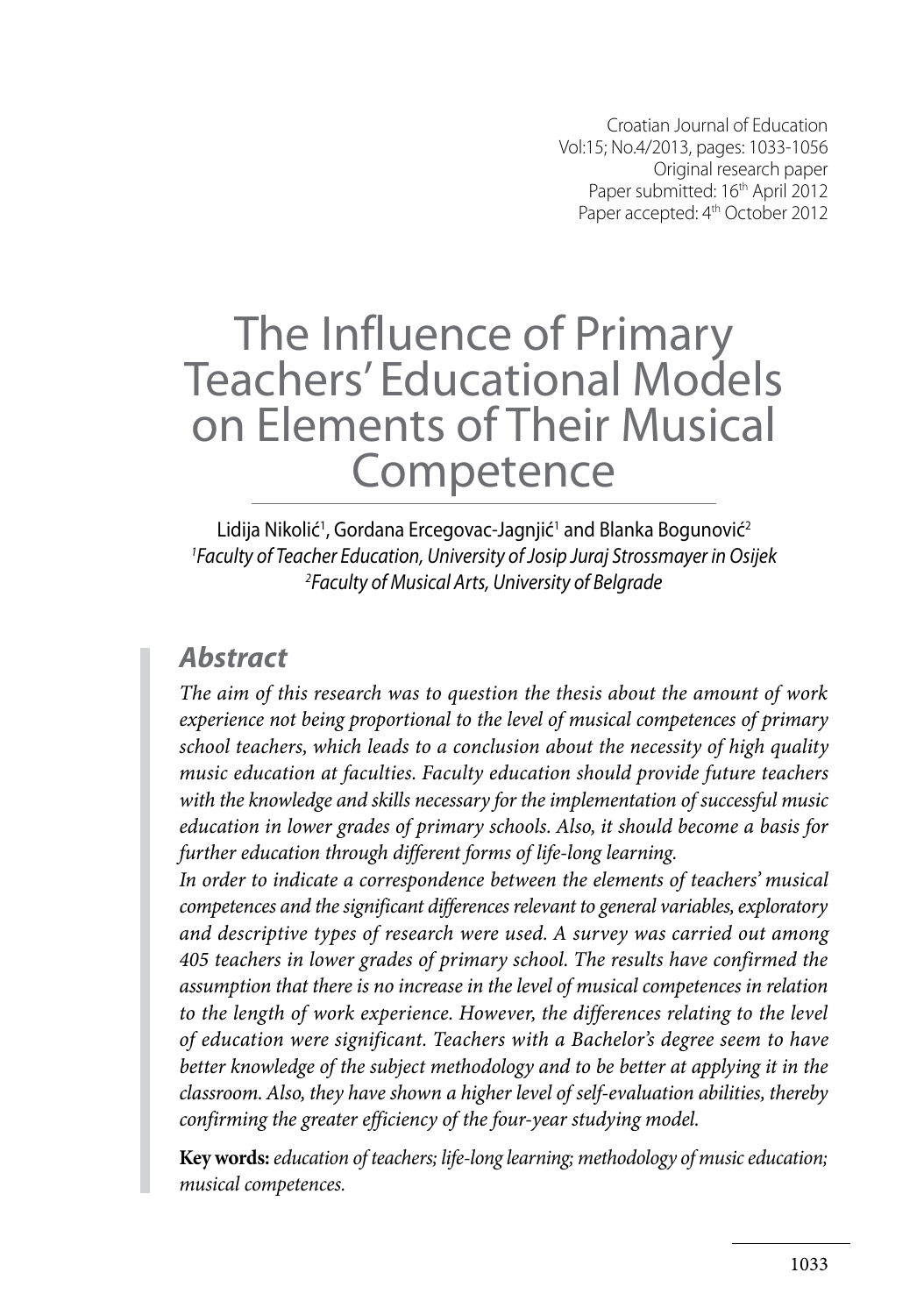### **The Problem of Music and Music Methodology Education of Teachers in Lower Grades of Primary School in Croatia**

In the last twenty years there have been major changes in the content and form of primary school teachers' education which has led to different models of studies. From 1960s to 1992 teachers were educated throughout two-year studies and graduated as higher professional educators (Rosić, 2009). After the studies, teachers would teach lower grades (1st to 4th) of primary school. Music education within these studies lasted for two years and consisted of courses in elementary music literacy, music forms, children's instruments, listening, methodology of music education, and playing a melodica and singing<sup>1</sup>.

In 1992 teacher education studies became four-year studies (Koraj, 1997; Munjiza, 2009), which led to the design of new teaching content in support of the methodologies. In the newly formed studies plans music education stood a chance of being more complete and of higher quality due to the larger number of semesters and lessons. This was the basic prerequisite for acquiring the necessary musical competences. The number of musical and methodology courses grew and practical courses were enriched by continuous education in playing an instrument (piano, accordion, or synthesizer) and basic singing within the course Instrument Playing. This particular course made possible and deepened the understanding of music language, thereby improving and enriching the methodological approach to music activities. That educational model was based on the idea of educating teachers who would acquire musical competences necessary for the implementation of modern, developmental and active music education of children in lower grades of primary school. The active music education, as described by Vidulin-Orbanić (2010), requires teachers: to have basic knowledge about music and music teaching methodology; to be willing to plan and implement music teaching in such a way as to motivate pupils to perform music actively; to have positive attitudes towards music, music teaching, musical competences of teachers, their professional development, and self-evaluation (they will assess students, therefore they need to be able to evaluate their own knowledge, skills and performance).

The above described model was distorted in 1998 with the introduction of teacher education studies which, apart from the teachers' education programme, consisted of a programme which enabled teachers to teach one subject in the higher grades of primary school (such as History, IT, English, German, Croatian, Mathematics, etc.)2 . Depending on which university they belonged to, faculties surrendered to the importance of the newly added programmes and started to cut down on what were assumed to be "less important" courses, mostly those of cultural and artistic profile.

<sup>1</sup> The example of a studies programme of Primary Teacher Studies at the Faculty of Pedagogy in Osijek in 1986 shows that music education at the faculty lasted three semesters, i.e. 90 lessons.

<sup>2</sup> After finishing this kind of faculty, one would graduate as a Primary Teacher (BA) with the intensified programme of e.g. English language.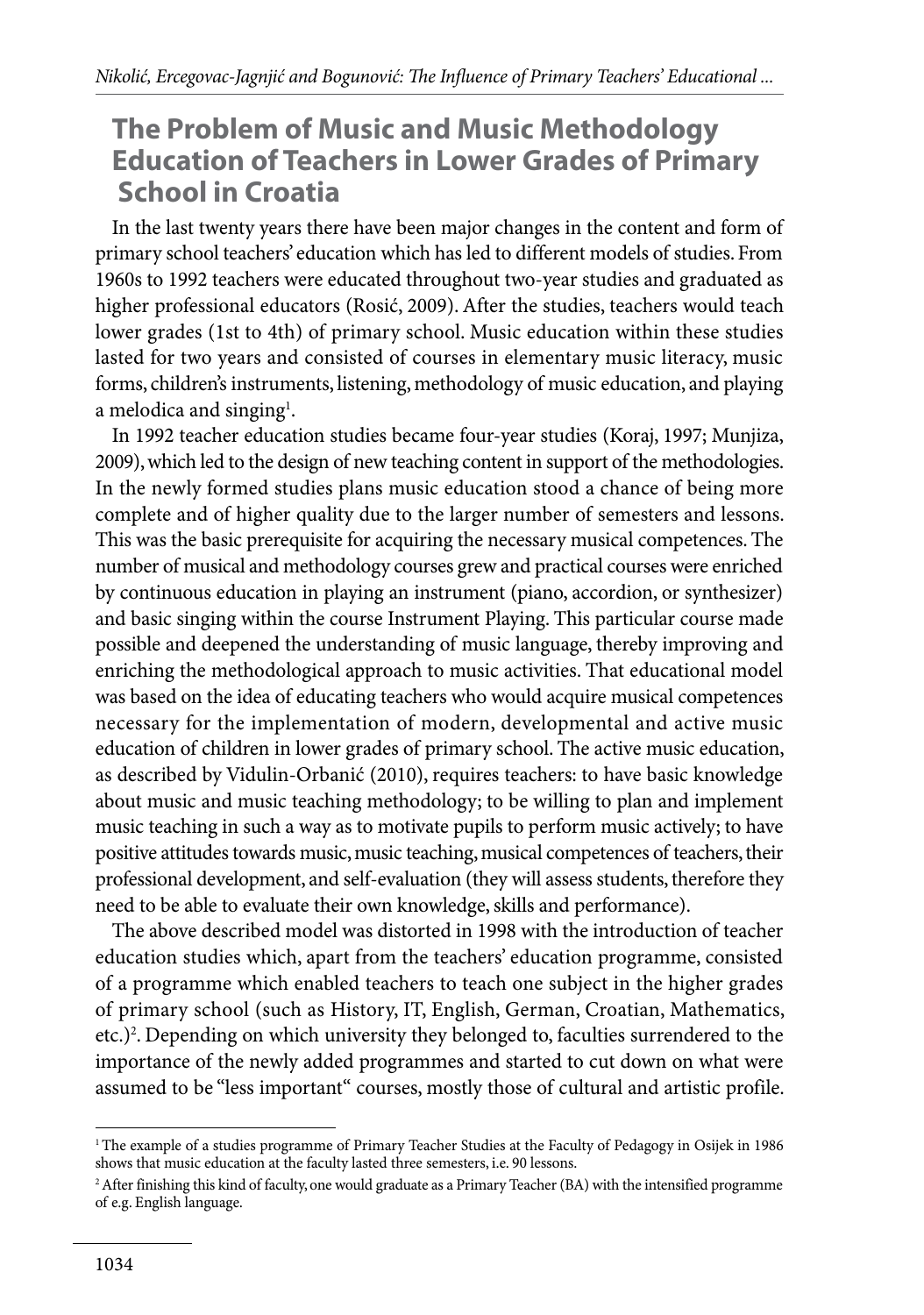In that way, musical education courses became less important in the education of teachers despite the fact that a continuous implementation over a longer period of time is needed in order for students to acquire musical competences. Also, it should not be forgotten that most students do not have basic knowledge of music theory or any musical experience prior to the studies. Despite the reduction in the number of lessons of music courses (Ercegovac-Jagnjić, 2004), there was still persistence to continue with education in playing and singing, because those were quite specific musical skills without which the implementation of singing, playing and children's musical creativity or musical activity in teaching was not possible.

In 2006, with the introduction of the Bologna Process, music remained on the margins of the teacher education faculties' programmes. Although the study programmes were two semesters longer than before<sup>3</sup>, there was a further reduction in the total number of music lessons, especially those in methodology and practical musical activities that were to be implemented in schools. Courses were discontinuous and the number and quality of elective courses in musical education were questionable. The idea of life-long learning was used as an excuse for such a situation and it was explained that it would compensate for the shortcomings of the faculty programmes. It will not be possible to evaluate the quality of musical competences of today's Bologna students for some ten years or so, when the first generation of their pupils will have finished the fourth grade of primary school.

For now, it is possible to evaluate the competences of teachers who had studied in one of the above mentioned programmes and the factors that had influenced them. The general aim of this research is to investigate whether longer work experience leads to a higher level of musical competences of primary school teachers, which leads to a conclusion about the necessity of high quality music education at faculties. Faculty education should provide future teachers with certain musical competences as prerequisites for successful Music teaching and become a basis for further education through different forms of life-long learning.

### **Research Methodology**

The intention of the survey among primary school teachers who teach Music in the lower grades of primary school was to identify the temporary conditions in practical teaching and obtain feedback about teachers' competences (or a lack of them) compared to those they were taught at the faculty. This involves the indirect validation (about whether they had been taught fundamentals they really needed in practice) and evaluation of a part of academic programmes related to Music teaching, which provided us with the feedback about the practical and programmatic implications for Music teaching in teacher education.

<sup>3</sup> Reduction of the total amount of lessons at e.g. the Faculty of Teacher Education in Rijeka equals 36 % (total amount of lessons is 240 during 7 semesters), and in Osijek the reduction amounts to 40% (total amount of lessons is 225 during 8 semesters).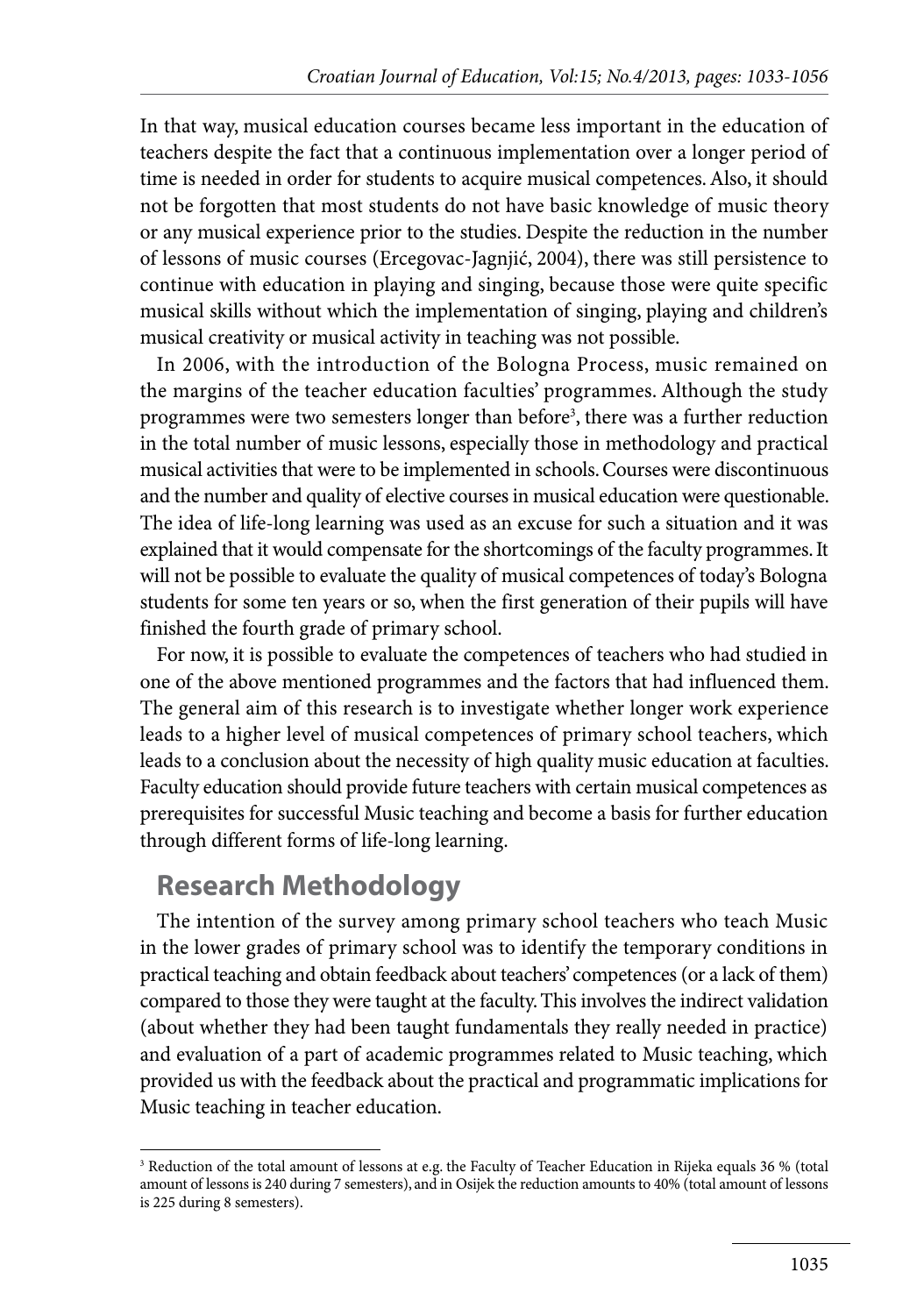*The aims* of this research were:

- 1) to describe elements of musical competences of teachers:
	- a) knowledge of Music teaching methodology
	- b) application of musical and methodology knowledge in teaching
	- c) self-evaluation of their abilities, knowledge, skills and teaching practices
	- d) teachers' attitudes towards Music teaching, competences and further education needed in Music arts and teaching;
- 2) to establish whether there was a connection among some results concerning elements of teachers' musical competences;
- 3) to identify the significance of the differences among elements of musical competence in relation to the length of work experience, place of studying, place of work (county), and academic degree.

In relation to these aims, exploratory research was carried out to inquire into the topics that had not been a subject of empirical verification in our area so far.

*Sample.* Primary school teachers took part in the research (N=405). There were 393 female teachers and 12 male teachers who taught Music in the first three grades of primary schools in Vukovar-Srijem County (N=171; 58%) and Brod-Posavina County (N=234; 42%). Due to a relatively small number of male teachers, their results were not analysed separately. The amount of teaching experience ranged from the beginners with only a month of teaching experience (in the research marked as 0 years of work experience) to those with 45 years of teaching experience (Table 1). There were 208 subjects (51%) with a Bachelor's degree in teaching (a four-year academic programme), and 197 subjects (49%) with an Associate degree (a two-year academic programme).

| <b>Years of teaching</b> | <b>Frequency</b> | $\%$ |
|--------------------------|------------------|------|
| $0 - 10$                 | 141              | 35   |
| $11 - 21$                | 130              | 32   |
| $22 - 32$                | 79               | 19   |
| $33 - 45$                | 55               | 14   |
| Total                    | 405              | 100  |
| $M = 16.99$              | $SD = 11.28$     |      |

**Table 1***. Years of teaching experience of the participants*

Teachers had completed their studies in Croatia (N=369; 91%), Bosnia and Herzegovina ( $N=21$ ; 5%) and Serbia ( $N=15$ ; 4%). For the purposes of comparing musical competences of teachers who had studied in different cities, the results of participants who had studied in the following two cities in Croatia were analyzed – in Zagreb (N=111; 27%) and Osijek (N=250; 62%). The number of subjects from other faculties was insignificant for the analysis.

The tested *variables* were:

*• general variables*: years of teaching experience, county of the teachers' place of work, academic degree, place of studying and gender;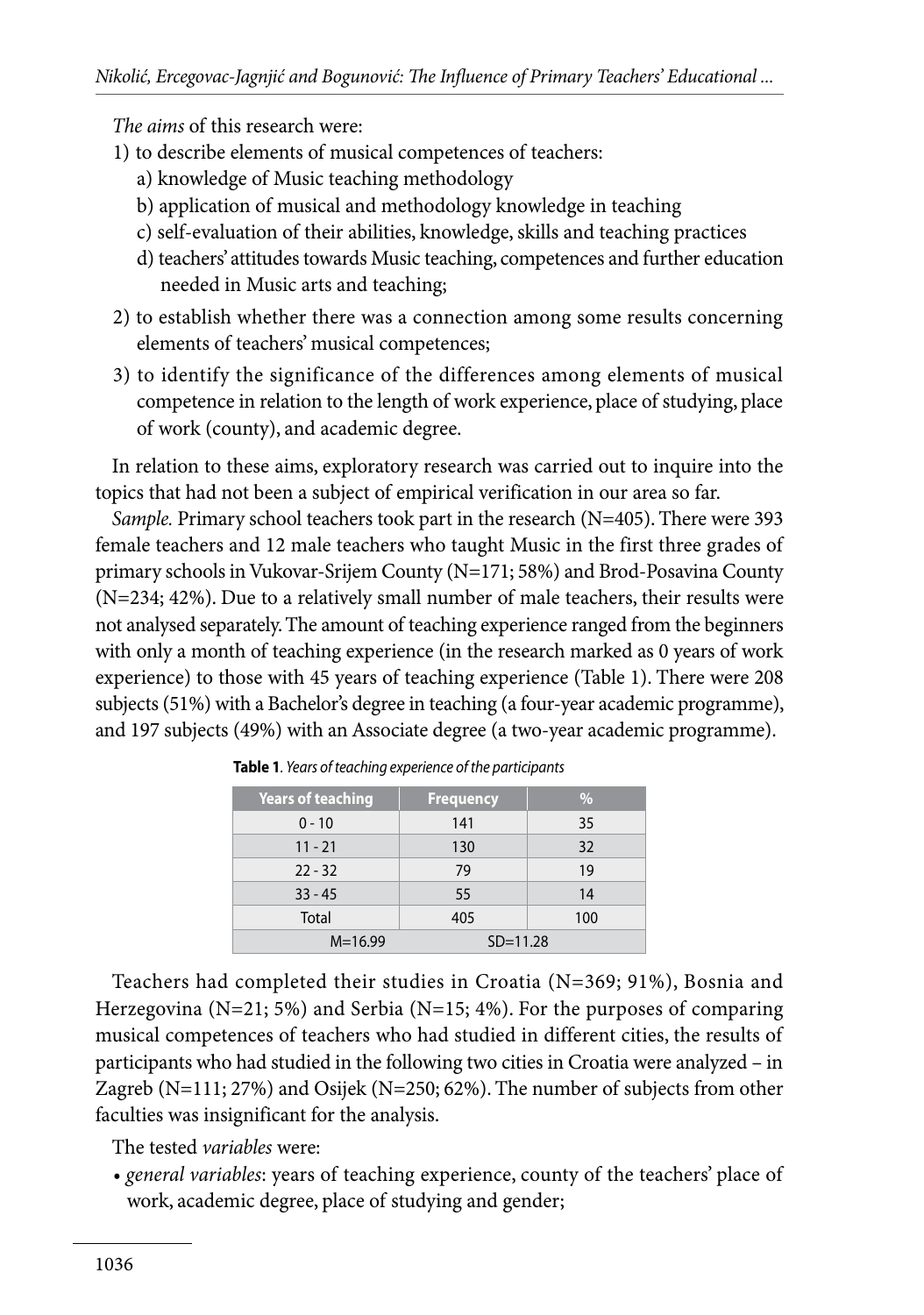- *competence variables* were divided in two groups:
	- a) knowledge in the methodology of Music teaching and practical implementation of that knowledge,
	- b) self-evaluation and attitudes towards their own competences.

*Measuring instrument.* A questionnaire was designed for the purpose of this research whose first part consisted of five questions related to general variables concerning years of teaching experience, academic degree, gender, county of the teachers' place of work, and place of studying. Additionally, there were 33 statements that subjects needed to either (partly) agree or disagree with using a five-degree Likert Scale (1 for complete disagreement and 5 for complete agreement). In statements 7, 15, 19, 21, 31, and 34 the scale was reversed in order to avoid socially desirable answers and guided answers. The first version of the questionnaire contained 47 statements. After the calculation of how discriminatory these questions were, 14 statements were dismissed due to the weak discrimination coefficient ( $\alpha$ <0.800). The questionnaire had a good internal consistency with the Cronbach Alpha coefficient of 0.818.

The 33 remaining statements were grouped by logical analysis into those concerning:

- 1) knowledge in Music teaching methodology (statements 7, 10, 18, 19, 21, 22, 25, 27, 34),
- 2) application of knowledge in Music teaching methodology while teaching (statements 14, 16, 17, 23, 28, 29, 30, 36),
- 3) self-evaluation of their teaching practices, abilities, knowledge, and skills (statements 6, 12, 13, 15, 20, 24, 26, 37, 38),
- 4) attitudes towards teaching, professional development and their competences (statements 8, 9, 11, 31, 32, 33, 35).

*Research procedure.* Research was carried out at professional conferences in Vukovar-Srijem County and Brod-Posavina County for teachers teaching in lower grades of primary school, organized by the *Education and Teacher Training Agency* in Vukovar (on June 28, 2010), Slavonski Brod (July 1, 2010), Vinkovci (August 26, 2010) and Staro Petrovo Selo (August 31, 2010). The conference attendees were given the questionnaires and explained what the purpose of the research was. Teachers were asked to complete the anonymous questionnaires before the beginning of the conference. It took them twenty minutes to complete the questionnaires. The researchers were there, providing help if needed.

*Data analysis*. The following procedures were used in the research: descriptive analysis, correlation analysis, analysis of variance and discriminatory analysis.

### **Results and Interpretation**

*Description of elements of teachers' musical competence.* By inquiring into their knowledge and its application in teaching, some observations about the knowledge of teachers who teach Music in lower grades of primary school have been offered.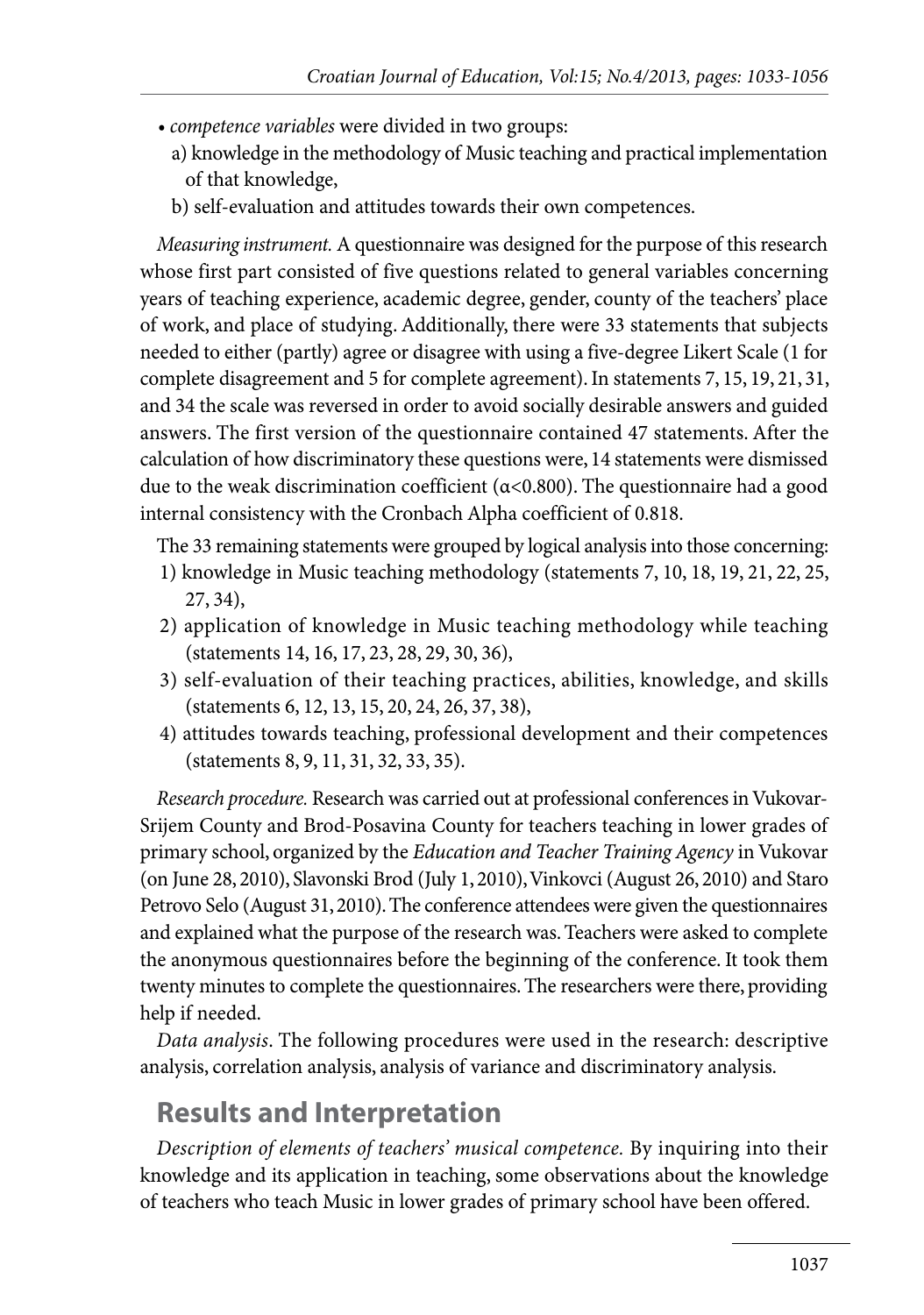The results of the questionnaire have revealed that teachers are aware (Table 2) that listening is the basis for every musical activity and that they may teach songs which are not listed in the National Curriculum. Teachers responded that they believed that all the teaching activities were of the same value (95.8%). However, they showed inconsistency since 79.2% of them agreed with the statement that singing was the most important teaching activity. The subjects agreed that music abilities of students should be tested and that Music lessons should be planned in accordance with the results. They agreed with the statement that one lesson should incorporate more teaching activities due to children's age (93.8%), yet 42.2% of the teachers opted for the statement that one Music lesson needed to include one teaching activity. In the curriculum, Music as a school subject was given one lesson a week and the teaching topics should be planned within that framework in accordance with developmental level of students, their musical abilities and wishes. The results have shown that modern methodology knowledge co-exists with traditional views of the organization of teaching which perceives Music as teaching of singing.

| <b>Statements</b>                                                                                                   | N   | M    | <b>SD</b> | %1             | % 2  | %3   | %4   | %5   |
|---------------------------------------------------------------------------------------------------------------------|-----|------|-----------|----------------|------|------|------|------|
| 22. All teaching activities in Music<br>lessons are equally important.                                              | 402 | 4.08 | 0.88      | $\mathbf{0}$   | 4.2  | 22.4 | 34.6 | 38.8 |
| 10. Listening is the basis for every<br>musical activity.                                                           | 401 | 4.04 | 0.84      | 0.5            | 2.7  | 21.9 | 42.1 | 32.7 |
| 25. Teachers may teach songs which are<br>not listed in the Music Curriculum.                                       | 404 | 3.79 | 1.03      | 2.5            | 8.4  | 25   | 35.9 | 28.2 |
| 18. Music lesson should incorporate<br>more teaching activities due to<br>children's age.                           | 401 | 3.77 | 0.89      | 1.2            | 5    | 31.2 | 40.6 | 21.9 |
| 34. Testing of music abilities of students<br>is not necessary at early school age. *                               | 399 | 3.5  | 1.11      | 5.8            | 14   | 22.1 | 40.4 | 17.8 |
| 7. One Music lesson needs to include<br>one teaching activity only.*                                                | 400 | 3.42 | 1.12      | 9.3            | 14.3 | 18.8 | 40.8 | 17   |
| 21. The most important teaching<br>practice in Music is singing.*                                                   | 405 | 3.32 | 1.05      | 7.9            | 12.8 | 26.9 | 44.4 | 7.9  |
| 27. The most crucial in planning Music<br>lesson activities are the test results of<br>students' musical abilities. | 402 | 3.26 | 0.99      | $\overline{3}$ | 19.2 | 38.1 | 28.9 | 10.9 |
| 19. Pupils should become familiar with<br>four music games at most.*                                                | 401 | 2.87 | 1.02      | 8.5            | 28.9 | 35.4 | 21.9 | 5.2  |

**Table 2.** *Description of musical competences - knowledge*

\*In the marked statements the scale is reversed.

Inquiry into the application of methodology knowledge (Table 3) provided insights into the ways Music lessons are implemented. Music lesson is mostly carried out once a week as a single complete lesson (91%). Only a couple of teachers said that they carried it out three times a week for 15 minutes. Playing instruments is taught by means of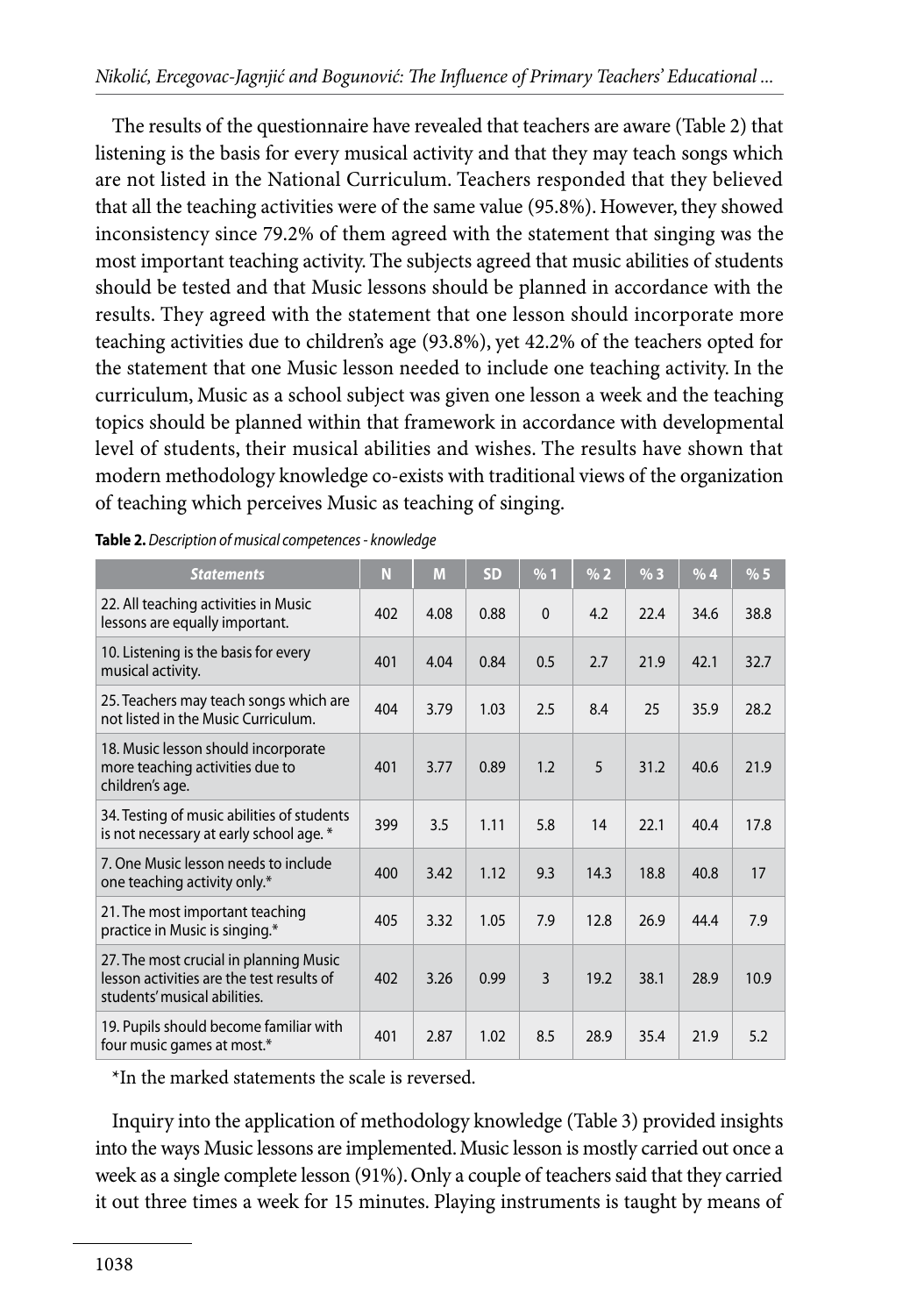rhythmic percussion instruments (91%). 66% of teachers test pupils' music abilities every year. Teachers (89%) claim that they personally demonstrate songs, but more than a half of teachers do not play along while singing (on a keyboard instrument), therefore it is plausible to question the quality of singing teaching. Namely, singing without specific intonation of the instrument is not acceptable in modern music pedagogy. Teachers often use music as an introduction or motivation activity in other subjects (93%), but the teaching of Music itself is not implemented at an acceptable level.

| <b>Statements</b>                                                                                    | N   | M    | SD   | %1   | % 2  | %3   | %4   | %5   |
|------------------------------------------------------------------------------------------------------|-----|------|------|------|------|------|------|------|
| 23. I teach Music once a week<br>as a single complete lesson.                                        | 403 | 4.29 | 0.93 | 1.5  | 3.2  | 14.1 | 27.3 | 53.8 |
| 14. I teach the song by<br>demonstrating it i.e. singing<br>it myself.                               | 404 | 3.84 | 1.02 | 0.7  | 9.7  | 28   | 28.2 | 33.4 |
| 17. Music is a common intro-<br>duction / motivation activity<br>in other subjects.                  | 402 | 3.8  | 0.92 | 1    | 6.5  | 28.6 | 39.6 | 24.4 |
| 29. In my lessons, when<br>playing instruments, pupils<br>play rhythmical percussion<br>instruments. | 404 | 3.77 | 0.95 | 1.7  | 7.2  | 27.5 | 39.4 | 24.3 |
| 28. I test pupils' music abilities<br>at the beginning of every<br>school year.                      | 403 | 2.92 | 1.14 | 13.2 | 20.8 | 36.2 | 20.6 | 9.2  |
| 36. I accompany singing in<br>Music lessons by playing a<br>synthesizer, piano or accor-<br>dion.    | 401 | 2.43 | 1.15 | 23.2 | 34.7 | 24.9 | 10.5 | 6.7  |
| 30. I always accompany<br>pupils' singing by playing an<br>instrument myself.                        | 403 | 2.34 | 1.08 | 24.1 | 35.7 | 27.5 | 7.7  | 5    |
| 16. I teach Music three times a<br>week for 15 minutes.                                              | 393 | 1.98 | 1    | 37.4 | 36.9 | 18.1 | 5.1  | 2.5  |

|  |  | Table 3. Description of musical competences - knowledge application |
|--|--|---------------------------------------------------------------------|
|--|--|---------------------------------------------------------------------|

Teachers said: that their music and methodology knowledge complied with the requirements of the Music curriculum (Table 4); that they knew Music methodology well and that they were fully familiar with the Music curriculum. Participants thought that they had no difficulties perceiving the expressive elements of compositions during listening activities and that they were familiar with the pieces from the listening curriculum. They were mostly satisfied with the quality of their teaching of Music. They claimed, on the one hand, that they had learned enough about music during faculty education to be able to work in the classroom, and on the other hand that they were not educated enough to relax and enjoy Music teaching. Obviously, teachers tended to give socially acceptable answers.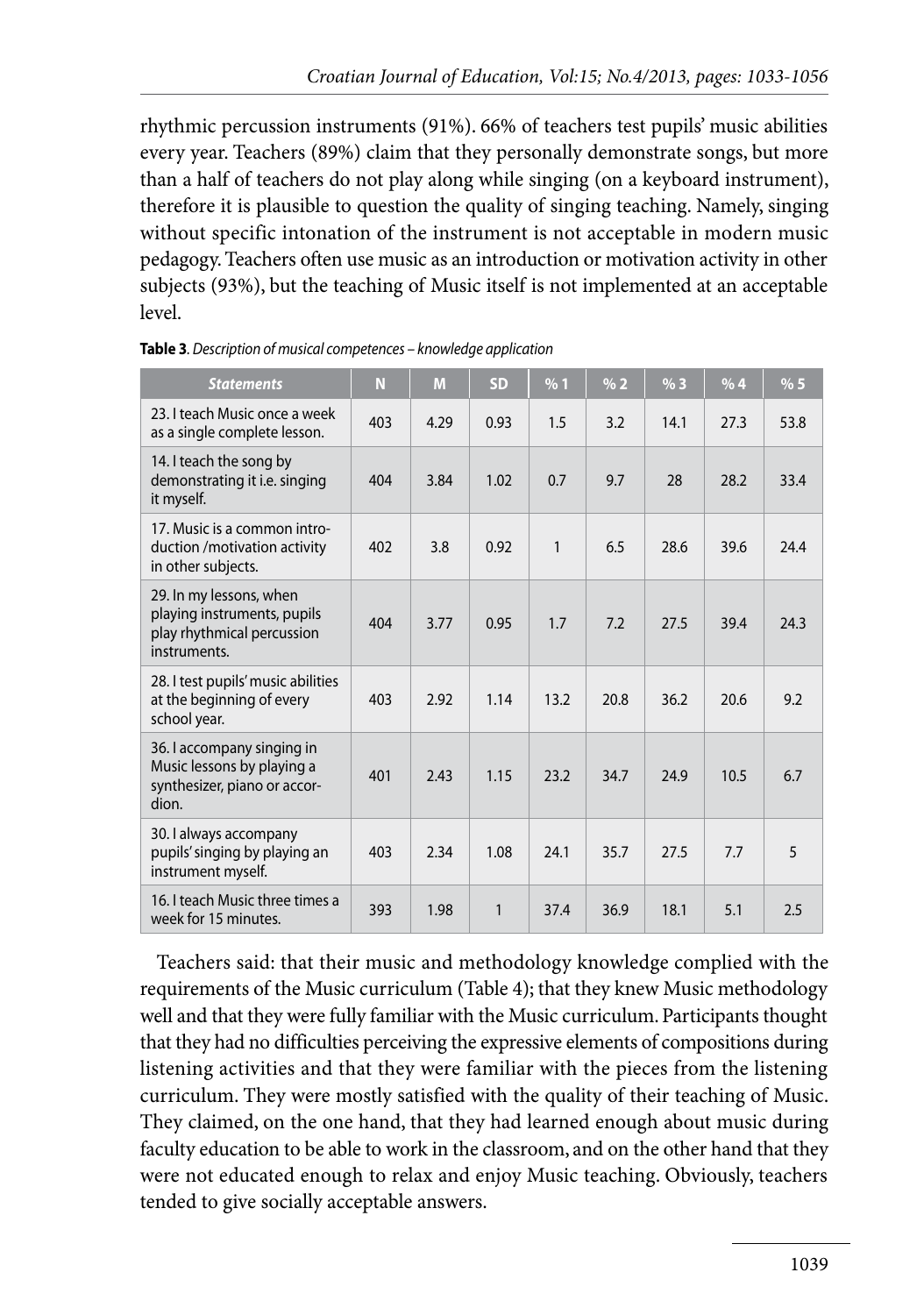| <b>Statements</b>                                                                                              | N   | M    | <b>SD</b> | %1                       | % 2  | %3   | %4   | %5   |
|----------------------------------------------------------------------------------------------------------------|-----|------|-----------|--------------------------|------|------|------|------|
| 20. I am fully familiar with the Music<br>curriculum.                                                          | 404 | 3.96 | 0.84      | $\mathbf{0}$             | 2.5  | 29.5 | 37.4 | 30.7 |
| 15. I am not educated enough,<br>therefore I cannot relax and enjoy<br>Music teaching.*                        | 402 | 3.75 | 1.01      | $\overline{\phantom{0}}$ | 11.4 | 20.4 | 42   | 24.1 |
| 12. I feel responsible for the<br>development of musical abilities of<br>my students.                          | 402 | 3.69 | 0.93      | 1.2                      | 10   | 26.1 | 43.5 | 19.2 |
| 37. I am familiar with the songs from<br>the listening curriculum.                                             | 402 | 3.69 | 0.89      | 1.2                      | 6    | 35.1 | 38.3 | 19.4 |
| 6. I've learned enough about music<br>during faculty to be able to work in<br>the classroom.                   | 405 | 3.65 | 0.99      | 1.5                      | 9.9  | 33.3 | 32.6 | 22.7 |
| 24. I know Music methodology well.                                                                             | 402 | 3.65 | 0.77      | 0.2                      | 5    | 37.1 | 45   | 12.7 |
| 26. I perceive without difficulty the<br>expressive elements<br>of composition during listening<br>activities. | 400 | 3.45 | 0.84      | 0.8                      | 9.8  | 44   | 34.8 | 10.8 |
| 13. My music and<br>methodology knowledge complies<br>with the requirements of the Music<br>curriculum.        | 405 | 3.41 | 0.89      | 0.7                      | 12.8 | 43   | 31.4 | 12.1 |

**Table 4.** *Description of musical competences – self-evaluation*

The statements the goal of which was to find out about teachers' attitudes towards teaching, professional development and competences (Table 5) revealed that teachers were satisfied with the Music Curriculum and that teaching Music was as demanding as teaching any other subject. The participants thought that teachers who taught children at early school age needed extensive knowledge and abilities. Teachers (66.3%) were relatively satisfied with their professional development in music, but only 22.1% of them were satisfied with the possibilities for professional development in music at various conferences, seminars, workshops and other organized activities. It may be concluded that the participants were not consistent in their opinions, or that they were more likely to criticize the profession than themselves.

As 83.2% of the teachers think of themselves as musically competent individuals, their attitude towards musical competences was compared to their knowledge and knowledge application in Music methodology. It was compared to the statement *"*I think of myself as a musically competent person*"*, and the Pearson's linear correlation coefficient revealed that teachers linked musical competences to knowledge application  $(r=0.484, p<0.01)$  in Music methodology, rather than to the knowledge itself ( $r=0.204$ , p<0.01). This result has shown that teachers link musical competences to the context of teaching practice.

In order to establish teachers' musical competences on the whole, a testing of listening and an analysis of the pieces from the listening curriculum should be carried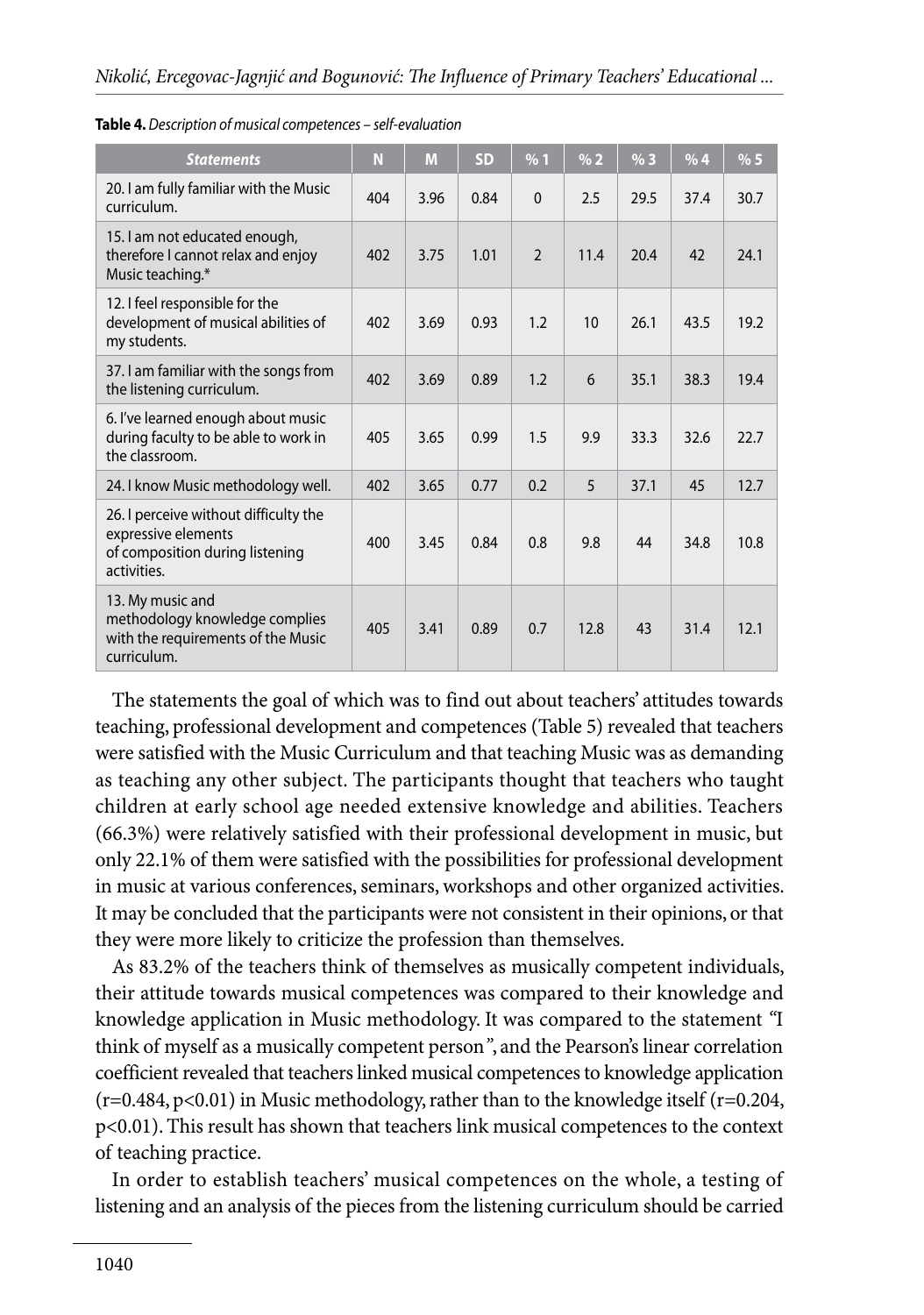| <b>Statements</b>                                                                                                                                                                          | N   | M    | <b>SD</b> | %1  | % 2  | %3   | %4   | % 5  |
|--------------------------------------------------------------------------------------------------------------------------------------------------------------------------------------------|-----|------|-----------|-----|------|------|------|------|
| 31. Teachers' competences<br>are proportional to students'<br>age - teachers in lower grades<br>of primary schools can teach<br>successfully even with modest<br>knowledge and abilities.* | 399 | 3.68 | 1.05      | 3.5 | 10.5 | 23.1 | 40.1 | 22.8 |
| 9. I am satisfied with the Music<br>Curriculum.                                                                                                                                            | 405 | 3.5  | 0.82      | 0.5 | 8.4  | 42.5 | 37.5 | 11.1 |
| 35. I think of myself as a<br>musically competent person.                                                                                                                                  | 404 | 3.24 | 0.84      | 1.2 | 15.6 | 48.8 | 27.2 | 7.2  |
| 11. I am not satisfied with the<br>possibilities for professional<br>development in music<br>(conferences, workshops)                                                                      | 402 | 3.17 | 0.94      | 3.2 | 18.9 | 43.5 | 25.9 | 8.5  |
| 32. I am satisfied with my<br>professional development in<br>music.                                                                                                                        | 403 | 2.96 | 1.98      | 5   | 28.8 | 38.2 | 21.6 | 6.5  |
| 33. I think that listening<br>activities in Music teaching have<br>been neglected to no purpose.                                                                                           | 402 | 2.96 | 0.99      | 5.2 | 28.4 | 39.3 | 19.7 | 7.5  |
| 8. I find Music lessons easier<br>to teach than other subjects'<br>lessons.                                                                                                                | 403 | 2.62 | 0.97      | 8.4 | 41.9 | 33.7 | 10.7 | 5.2  |

| Table 5. Description of musical competences - attitudes |  |  |
|---------------------------------------------------------|--|--|
|---------------------------------------------------------|--|--|

\* In the marked statements the scale is reversed.

out, as well as a testing of knowledge with concrete exercises dealing with music theory, music forms, singing, playing and Music teaching methodology. Such type of research would be very complex, extensive and demanding for a researcher, especially because it is quite difficult to motivate teachers and head teachers for such cooperation.

Table 7 contains the summary of the results of the subjects' agreement with the statements, grouped in variables. Histograms have shown a normal distribution in variables *Knowledge in Music teaching methodology, Application of knowledge in Music teaching methodology, Self-evaluation of teaching practice, abilities, knowledge and skills,*  and *Attitudes towards teaching, professional development and competences.* 

| <b>Variables</b>                                                          | N   | M     | <b>SD</b> | <b>MIN</b> | <b>MAX</b> |
|---------------------------------------------------------------------------|-----|-------|-----------|------------|------------|
| Knowledge in Music teaching methodology.                                  | 378 | 32.08 | 4.04      | 9          | 45         |
| Application of knowledge in Music teaching<br>methodology.                | 386 | 25.35 | 4.2       | 8          | 40         |
| Self-evaluation of teaching practice, abilities,<br>knowledge and skills. | 385 | 32.87 | 4.81      | 9          | 45         |
| Attitudes towards teaching, professional development<br>and competences.  | 389 | 22.12 | 2.78      |            | 35         |

**Table 7.** *Summary of the results within particular variables*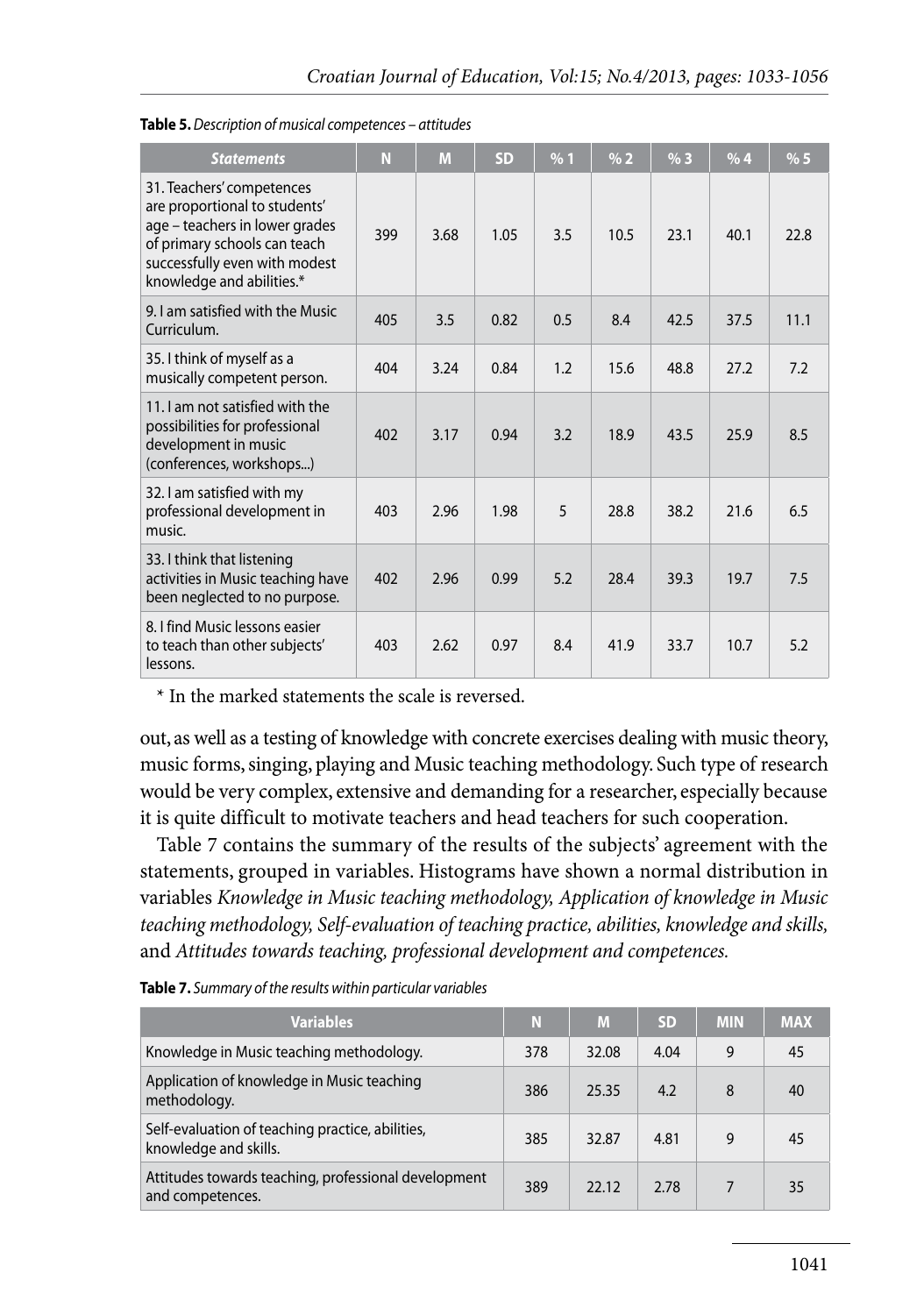From Table 7 it is obvious that teachers were less prone to answer the questions dealing with knowledge in Music teaching methodology despite the fact that the questionnaire was anonymous. It may be assumed that this result would have been lower if the frequency of honest responses had been higher. The results of selfevaluation were the highest, which made it stand out more than other variables revealed.

*Correlation between competence variables.* Relationships between variables have been expressed by Pearson's linear correlation coefficient (Table 8). All correlations of the elements of musical competence have been positive and significant (r= from 0.32 to  $0.58$ ,  $p<0.01$ ).

|                                                                              | <b>Attitudes</b><br>towards teaching,<br>professional<br>development and<br>competences | Knowledge in<br><b>Music teaching</b><br>methodology | <b>Application</b><br>of knowledge<br>in Music<br>teaching<br>methodology | <b>Self-evaluation</b><br>of teaching<br>practice, abilities,<br>knowledge and<br>skills. |
|------------------------------------------------------------------------------|-----------------------------------------------------------------------------------------|------------------------------------------------------|---------------------------------------------------------------------------|-------------------------------------------------------------------------------------------|
| Attitudes towards teaching,<br>professional development and<br>competences   |                                                                                         |                                                      |                                                                           |                                                                                           |
| Knowledge in Music teaching<br>methodology                                   | $0.33**$                                                                                |                                                      |                                                                           |                                                                                           |
| Application of knowledge in<br>Music teaching methodology.                   | $0.49**$                                                                                | $0.32**$                                             |                                                                           |                                                                                           |
| Self-evaluation of teaching<br>practice, abilities, knowledge and<br>skills. | $0.58**$                                                                                | $0.38***$                                            | $0.55***$                                                                 |                                                                                           |
| ** Correlation is significant at the level of 0.01                           |                                                                                         |                                                      |                                                                           |                                                                                           |

**Table 8.** *Pearson's linear correlation coefficients*

The Pearson's correlation coefficient between *Knowledge in Music teaching methodology* and *Application of that knowledge in Music teaching* has revealed a lower correlation (Mužić, 1973); therefore, there is a proportion between the degree of knowledge and the degree of knowledge application in Music teaching.

Attitudes towards teaching, professional development and competences are in lower correlation with the *Knowledge*, but they are in a moderate correlation with the *Application of methodology knowledge* and *Self-evaluation of teachers.* It may be concluded that teachers with positive attitudes towards Music teaching, higher musical competences and more professional development have a higher level of knowledge and apply adequate methods more. The highest correlation between *Attitudes* and *Selfevaluation* links the positive attitudes about music teaching, complexity of teachers' musical competences and their need for professional development with self-evaluation of their abilities, knowledge, skills and music teaching. Teachers who rate their musical competences highly have positive attitudes towards Music teaching and a need for professional development. It may, on the other hand, mean that teachers who have positive attitudes towards Music teaching, competences and professional development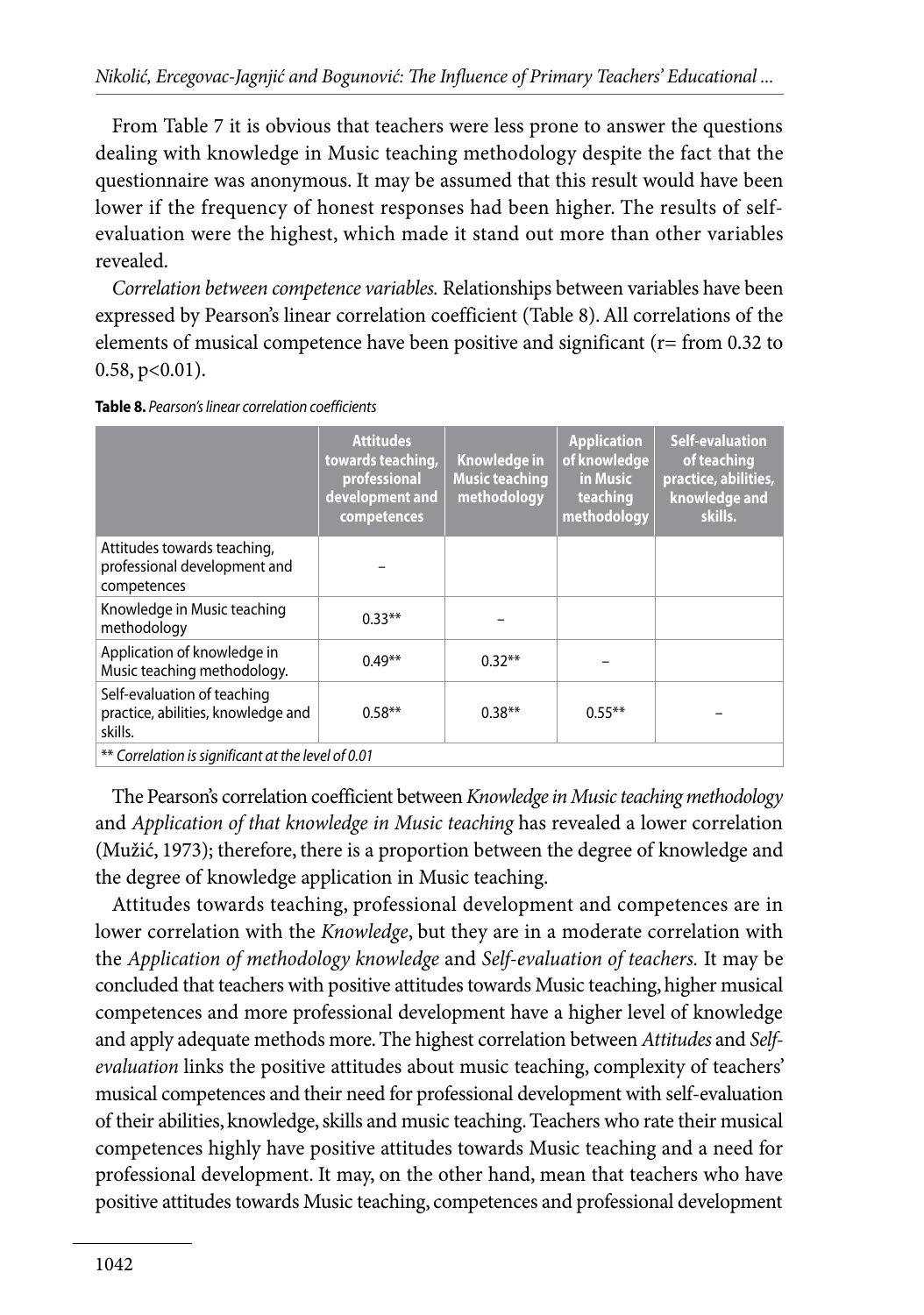aspire to learning and professional development, so their self-evaluation is on a higher level. This is a question for some future research.

 A lower correlation coefficient between *Teachers' self-evaluation* and *Knowledge*  and a moderate correlation coefficient between *Self-evaluation* and *Application of methodology knowledge* leads to a conclusion that higher self-evaluation is in relation to the higher level of knowledge and even more with the application of methodology knowledge in teaching. Therefore, it may be concluded that teachers who rate their musical competences high will apply adequate methodology knowledge in Music teaching. The relation of self-evaluation with the degree of knowledge confirms that teachers are quite good at self-evaluation.

*Comparison of the results of general variables.* Using the factor analysis of variance (ANOVA) the significance of the influence of the following general variables was examined: academic degree, years of work experience, place of work and place of studying in relation to teachers' musical competences.

The results related to years of work experience (Table 9) revealed that the subjects with a Bachelor's academic degree had consistently and significantly higher results in *Knowledge, Application of Knowledge* and *Self-evaluation* in comparison to the subjects with an Associate Degree. This means that a greater number of semesters during studying enabled a longer time period for the acquisition of musical competences. Also, a greater number of lessons in the study curriculum made the continuity in the acquisition of musical competences possible. It also deepened their knowledge of music and methodology. Teachers' attitudes did not differ in relation to the academic degree.

|                                                                             | <b>Degree</b> | N   | M     | <b>SD</b> | Π     | df | <b>Sig</b> |
|-----------------------------------------------------------------------------|---------------|-----|-------|-----------|-------|----|------------|
| Knowledge in Music teaching<br>methodology                                  | Bachelor's    | 202 | 32.64 | 4.04      | 8.329 | 1  | 0.004      |
|                                                                             | Associate     | 176 | 31.45 | 3.96      |       |    |            |
| Application of knowledge in Music<br>teaching methodology                   | Bachelor's    | 203 | 25.75 | 4.32      | 4.053 |    | 0.045      |
|                                                                             | Associate     | 183 | 24.9  | 4.01      |       |    |            |
| Self-evaluation of teaching<br>practice, abilities, knowledge and<br>skills | Bachelor's    | 200 | 33.58 | 5.06      |       |    |            |
|                                                                             | Associate     | 185 | 32.1  | 4.41      | 9.257 |    | 0.003      |
| Attitudes towards teaching,<br>professional development and<br>competences  | Bachelor's    | 200 | 22.36 | 2.85      |       |    |            |
|                                                                             | Associate     | 189 | 21.87 | 2.7       | 3.056 |    | 0.081      |

#### **Table 9.** *Academic degree*

Variance analysis results in relation to years of work experience are presented in Table 10. The subjects were divided into those who had less than 22 years of work experience and those who had 22 years of work experience and more. There was a statistically significant difference in methodology knowledge and application of that knowledge in teaching, as well as self-evaluation of teachers, but their attitudes did not differ in relation to years of experience. The conclusion was that with the years of work experience musical competences would not develop, but would gradually be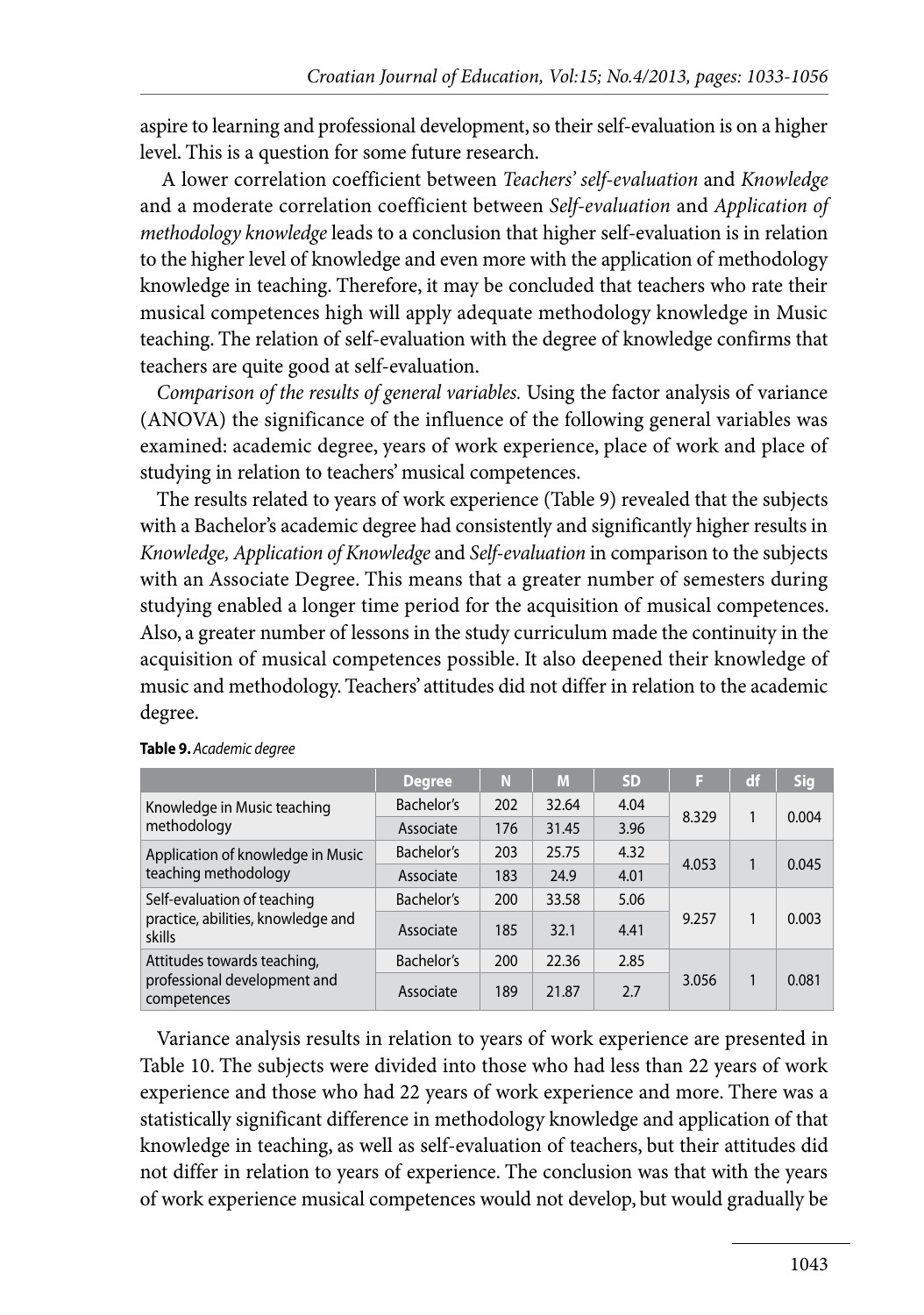lost and that professional development would not contribute to the higher level of teachers' competences.

|                                                                            | years of work<br>experience | N    | M     | <b>SD</b> | F     | df           | <b>Sig</b> |
|----------------------------------------------------------------------------|-----------------------------|------|-------|-----------|-------|--------------|------------|
| Knowledge in Music teaching<br>methodology                                 | $0 - 21$                    | 258  | 32.44 | 4.18      | 6.456 | 1            | 0.011      |
|                                                                            | $22 - 45$                   | 120  | 31.32 | 3.61      |       |              |            |
| Application of knowledge in Music<br>teaching methodology                  | $0 - 21$                    | 263  | 25.75 | 4.3       |       | $\mathbf{1}$ | 0.005      |
|                                                                            | $22 - 45$                   | 123  | 24.48 | 3.84      | 7.857 |              |            |
| Self-evaluation of teaching practice,                                      | $0 - 21$                    | 2586 | 33.25 | 4.96      | 4.811 | 1            | 0.029      |
| abilities, knowledge and skills                                            | $22 - 45$                   | 129  | 32.12 | 4.43      |       |              |            |
| Attitudes towards teaching,<br>professional development and<br>competences | $0 - 21$                    | 262  | 22.24 | 2.87      |       |              |            |
|                                                                            | $22 - 45$                   | 127  | 21.87 | 2.6       | 1.485 | $\mathbf{1}$ | 0.224      |

#### **Table 10***. Years of work experience*

There was no statistically significant difference in the level of musical competences of teachers in comparison to their place of work (*Knowledge* F=3.815; df=1; p=0.052; *Knowledge application* F=1.323; df=1; p=0.251; *Self-evaluation* F=0.001; df=1; p=0.97; *Attitudes* F=0.975; df=1; p=0.324). The conclusion was that the county where a teacher worked did not influence the level of musical competences, and did not consequently lead to differences in Music teaching.

The differences in the level of musical competences in relation to the city of studying were analyzed on the example of Osijek and Zagreb University, because most of the subjects had graduated from these two Universities. There was no statistically significant difference between the results of *Knowledge in Music teaching methodology*  (F=1.412; df=1; p=0.236) and *Application of knowledge in Music teaching methodology*  (F=1.186; df=1; p=0.277). However, the former students of the University of Osijek showed higher results in *Self-evaluation* (F=6.611; df=1; p=0.011) and *Attitudes* (F=3.988; df=1; p=0.047). The conclusion is that the teachers who had studied at the University of Osijek valued their knowledge, skills, abilities and Music teaching more than their Zagreb colleagues, although in the results of *Knowledge* and *Application* there was no difference between these two groups. However, those with positive attitudes towards *Music teaching, professional development and musical competences* showed a greater tendency to attend professional development activities to make their teaching more successful.

### **Final Discussion**

Teachers in primary education are not music professionals with parallel education in music educational system, yet they are a sort of music professionals. The level of musical knowledge necessary for the implementation of successful Music lessons in lower grades of primary school is not high. What seems to be more important is the knowledge in Music methodology and singing and playing skills.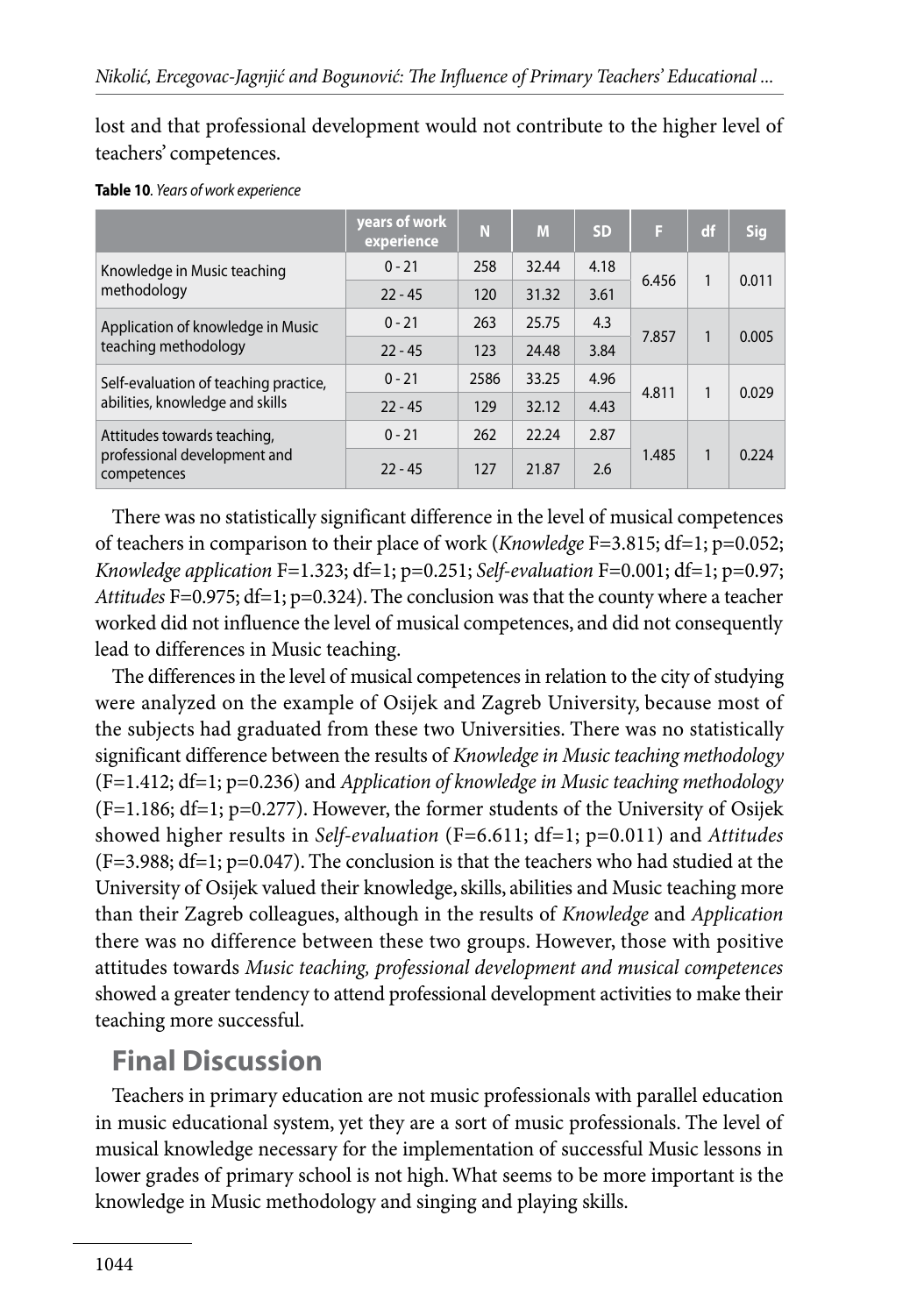Education of teachers in the field of music does not only encompass musical tutoring and teaching, but also the formation of attitudes towards music, children's musical education, Music teaching, teachers' competences and life-long learning which need to rely on the solid professional, musical and methodological grounds. The research has shown that teachers' attitudes towards Music teaching, their professional development and musical competences do not differ in relation to their academic degree. Attitudes are not easily changed and this result has shown that a two-year longer period of studying did not affect them significantly. Since the attitudes 'have an impact on perception, memory, opinions, activities and formation of new attitudes' (Andrilović, Čudina, 1990, p. 196), it is expected that teachers will, influenced by their attitudes, be more or less prepared to learn, develop, and try to implement Music teaching as successfully as possible. Therefore, it is important to find out which factors influence the formation of attitudes towards Music teaching, professional development and musical competences as the prerequisites for successful Music teaching.

This research has shown that there is a correlation between attitudes to Music teaching and teachers' competences and self-evaluation. Higher self-evaluation and more positive attitudes of the former students of University of Osijek compared to their colleagues from Zagreb might be a reason for their readiness to educate and improve the quality of Music teaching. Therefore, there is a need for research which would address the cause of these results.

Although the experience in teaching has formed teachers' self-evaluation, the research has shown that adequate methodology knowledge is not applied in the teaching process consistently. Teachers know that during teaching they need to sing and play actively, but more than a half of teachers reported that they do not accompany their singing by playing, which might be a reason for a disproportion in self-evaluation. Years of work experience do not lead to a higher level of musical competences; therefore, we might ask ourselves whether the problem is the inadequate knowledge acquired at the faculty or inadequate types of professional education. However, the results of those participants with four-year faculty education are higher concerning their knowledge, application of methodology knowledge and self-evaluation than of those with two-year faculty education. This confirms the efficiency of the educational model that stretches over a longer period of time, which has modelled a teacher continuously through various types of music content into a teacher with higher musical competences.

The level of musical competences of teachers should be tested by means of complex research which would test their elementary musical knowledge, knowledge of contemporary methodology approaches to Music teaching, knowledge of music literature for listening and singing, their singing and playing skills, and their ability to perceive the expressive components of a musical piece. Since in this research a correlation between attitudes and self-evaluation has been found, future research should discover the cause-effect relationship between them. To encourage children's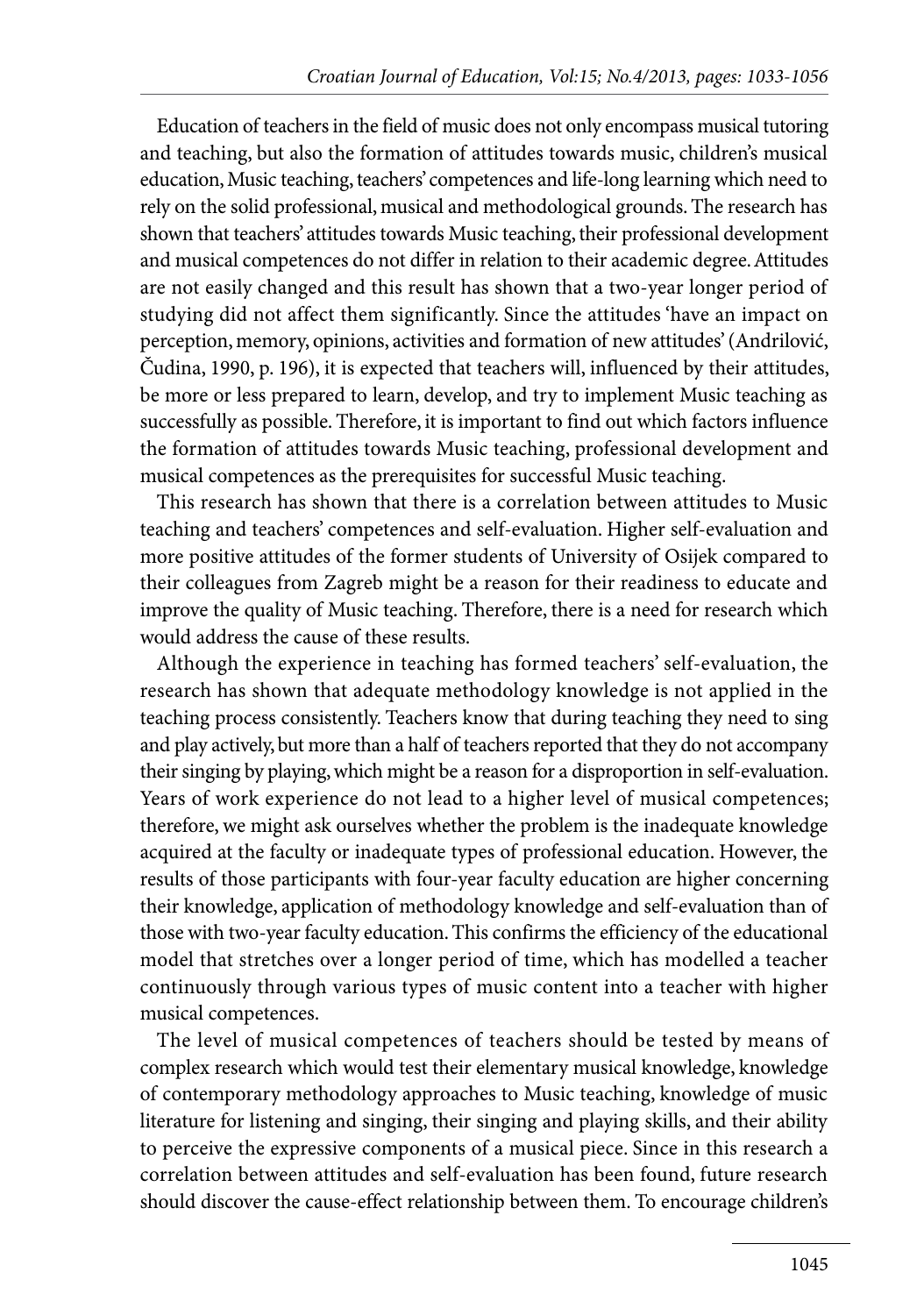musical creativity, teachers need to be creative themselves. Their creativity should rely on musical knowledge. Therefore, future research of musical competences should consider the segment of creativity as well.

Years of experience in Music teaching cannot compensate for teachers' musical competences; instead, they need to be built systematically by logically adding musical content in the course of continuous studying which would stretch over a longer period of time. Musical and methodological knowledge is gained in interaction with singing and playing lessons, with the idea in mind that the formation of teachers' attitudes should not be underestimated. Their attitudes about Music teaching and personal musical competences will be a large influence on the implementation of the music curriculum in primary schools.

#### **References**

- \*\*\* (1986). *Nastavni plan i program, Razredna nastava*. Osijek: Sveučilište u Osijeku, Pedagoški fakultet.
- \*\*\* (2005). *Integrirani preddiplomski i diplomski petogodišnji sveučilišni studij za školskoga učitelja/učiteljicu*. Osijek: Sveučilište Josipa Jurja Strossmayera u Osijeku, Visoka učiteljska škola.
- \*\*\* (2005). *Integrirani preddiplomski i diplomski sveučilišni studij*. Rijeka: Sveučilište u Rijeci, Učiteljski fakultet u Rijeci.
- Andrilović, V., Čudina, M. (1990). *Osnove opće i razvojne psihologije*. Zagreb: Školska knjiga.
- Ercegovac-Jagnjić, G. (2004). Glazbeno obrazovanje učitelja kao bitni čimbenik predstojeće reforme školstva. *Zbornik radova*, 4 (4), 152-161.
- Ercegovac-Jagnjić, G., Nikolić, L. (2007). Glazbene kompetencije učitelja. In: N. Babić (Ed.), *Kompetencije i kompetentnost učitelja: zbornik radova s međunarodnog znanstvenog kolokvija* (pp. 191-197). Osijek: Sveučilište J.J. Strossmayera u Osijeku, Učiteljski fakultet u Osijeku, Kherson State University Kherson, Ukraine.
- Ercegovac-Jagnjić, G., Nikolić, L. (2010). Trema studenata prilikom sviranja i pjevanja, In: T. Vrandečić & A. Didović (Eds.), *Glas i glazbeni instrument u odgoju i obrazovanju, Monografija umjetničko znanstvenih skupova 2007.-2009.* (pp. 90-102). Zagreb: Učiteljski fakultet Sveučilišta u Zagrebu i Europski centar za napredna istraživanja.
- Koraj, Z. (1997). Četverogodišnji studij u izobrazbi učitelja. *Napredak*, 138(1), 29-38.
- Munjiza, E. (2009). *Povijest hrvatskog školstva i pedagogije*. Osijek: Sveučilište Josipa Jurja Strossmayera u Osijeku, Filozofski fakutlet u Osijeku i Hrvatski predagoško-književni zbor, ogranak Slavonski Brod.
- Mužić, V. (1973). *Metodologija pedagoškog istraživanja*. Sarajevo: Zavod za izdavanje udžbenika.
- Nikolić, L., Ercegovac-Jagnjić, G. (2010). Uloga glazbenih sposobnosti u glazbenom obrazovanju učitelja primarnog obrazovanja, *Metodika***,** 11 (1), 23-33.
- Rosić, V. (2009). Obrazovanje učitelja i odgojitelja. *Metodički obzori*, 4 (7-8), 19-32.
- Vidulin-Orbanić, S. (2010). Mogućnosti i načini aktivnog muziciranja u osnovnoj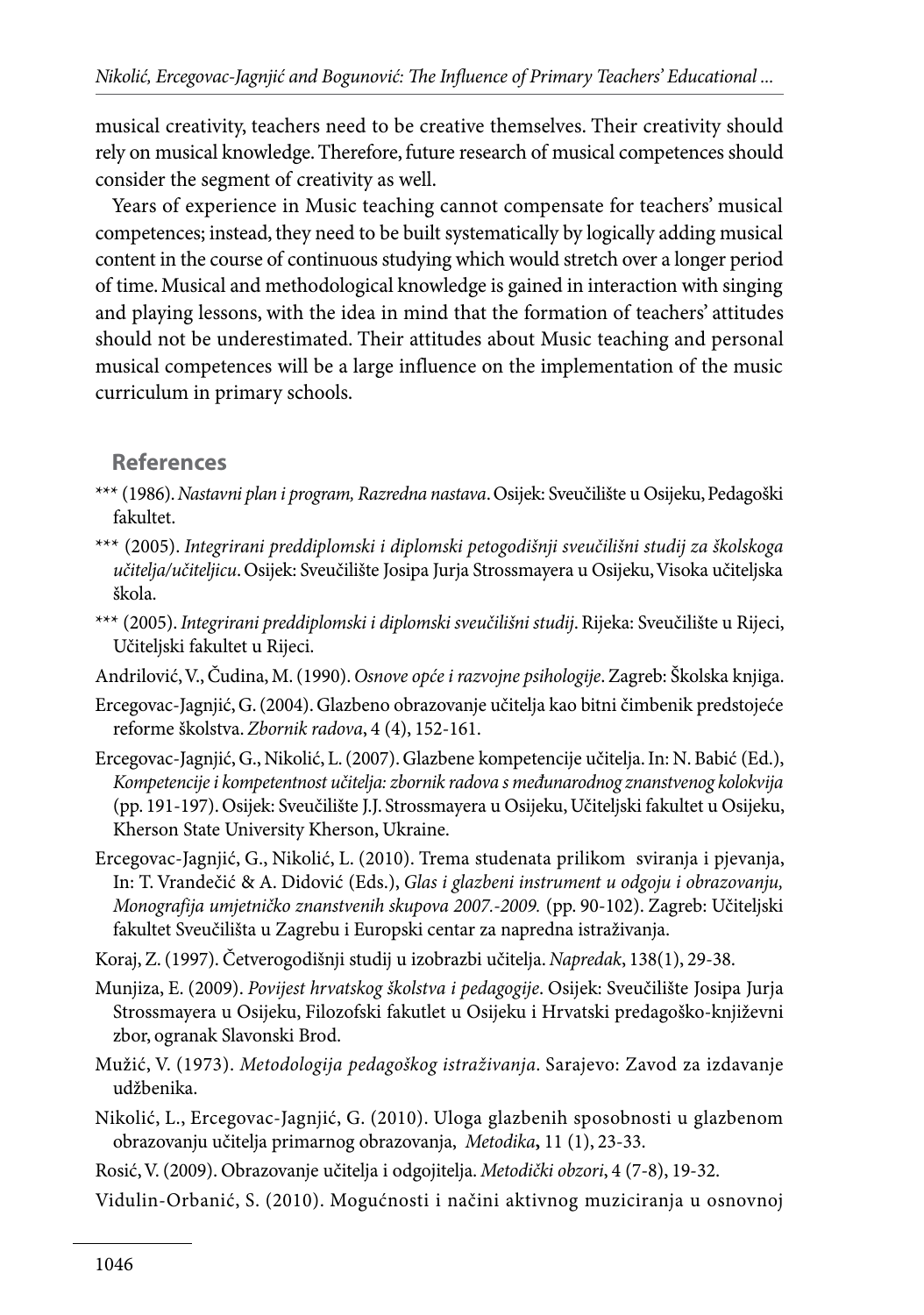općeobrazovnoj školi. In: T. Vrandečić & A. Didović (Eds.), *Glas i glazbeni instrument u odgoju i obrazovanju, Monografija umjetničko znanstvenih skupova 2007. – 2009.* (pp. 31-44). Zagreb: Učiteljski fakultet Sveučilišta u Zagrebu i Europski centar za napredna istraživanja.

#### **Lidija Nikolić**

Faculty of Teacher Education, University of Josip Juraj Strossmayer Ulica cara Hadrijana bb, 31 000 Osijek, Croatia lnikolic@ufos.hr

#### **Gordana Ercegovac-Jagnjić**

Faculty of Teacher Education, University of Josip Juraj Strossmayer Ulica cara Hadrijana bb, 31 000 Osijek, Croatia gercegovac@ufos.hr

#### **Blanka Bogunović**

Faculty of Musical Arts, University of Belgrade Kralja Milana 50, 11 000 Belgrade, Serbia bbogunovic@rcub.bg.ac.rs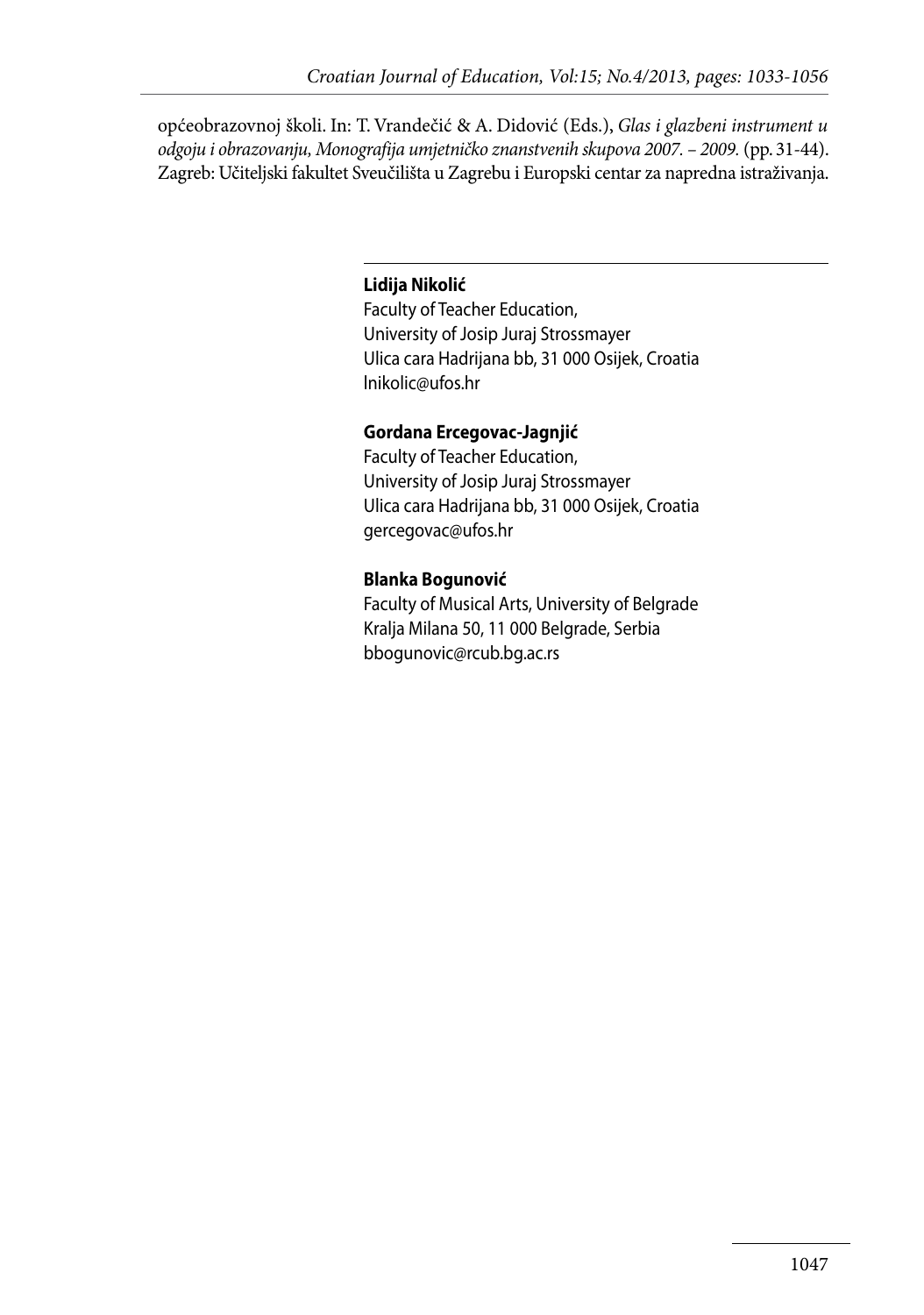## Refleksije obrazovnih modela učitelja razredne nastave na elemente glazbenih kompetencija

### *Sažetak*

*Istraživanjem se željelo ispitati kako godine radnog iskustva utječu na glazbene kompetencije učitelja razredne nastave, s ciljem ukazivanja na nužnost kvalitetnoga glazbenog obrazovanja na studiju. Ono bi trebalo omogućiti stjecanje stručnih znanja i vještina kao preduvjeta kvalitetne glazbene nastave u nižim razredima općeobrazovne škole i stvaranja čvrstih temelja za usavršavanje u različitim oblicima cjeloživotnog obrazovanja.* 

*Želeći utvrditi povezanost elemenata glazbenih kompetencija učitelja i značajnost razlika u odnosu na opće varijable, provedeno je eksplorativno i deskriptivno istraživanje. Za to je oblikovan upitnik kojim je ispitano 405 učitelja zaposlenih u razrednoj nastavi. Rezultati su potvrdili kako nema povećanja glazbenih kompetencija u odnosu na radno iskustvo, ali su razlike prisutne prema stupnju obrazovanja. Učitelji s visokom stručnom spremom pokazali su bolje poznavanje i primjenu sadržaja predmetne metodike i višu samoprocjenu te potvrdili učinkovitost tog modela studija.* 

**Ključne riječi:** *cjeloživotno obrazovanje; glazbene kompetencije; metodika glazbene kulture; obrazovanje učitelja.*

### **Problem glazbeno-metodičkog obrazovanja učitelja mlađih razreda osnovne škole u Hrvatskoj**

Posljednjih dvadeset godina događale su se velike promjene u sadržajnom i formalnom obrazovanju učitelja razredne nastave koje su pratile i različite koncepcije studija. Od šezdesetih godina prošlog stoljeća do 1992. godine obrazovanje učitelja odvijalo se na dvogodišnjim studijima, čime se stjecala razina višega stučnog obrazovanja (Rosić, 2009). Završetkom studija, učitelji razredne nastave izvodili su nastavu od prvog do četvrtog razreda osnovne škole. Glazbena naobrazba na studiju trajala je dvije godine i uključivala je elementarnu glazbenu pismenost, poznavanje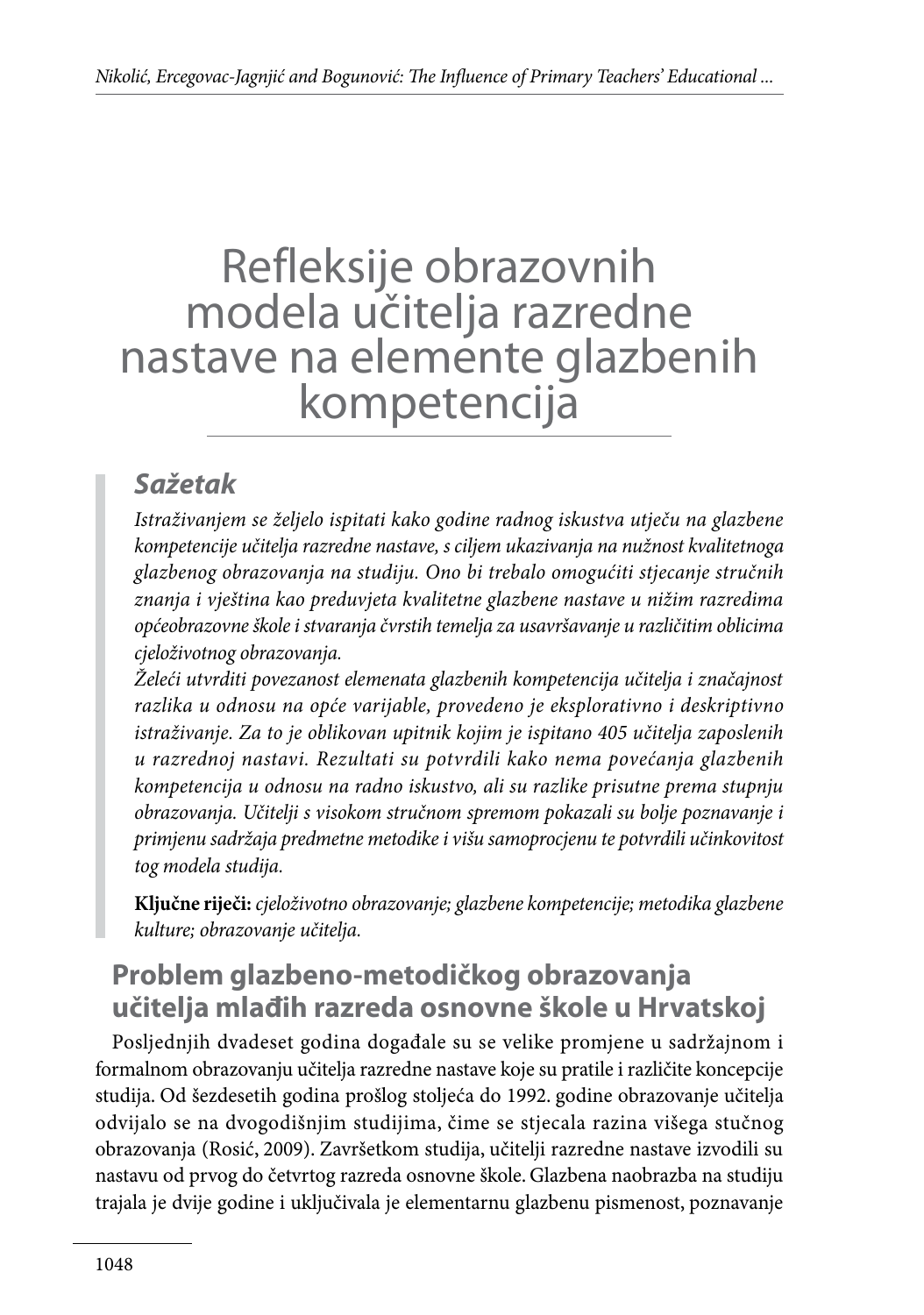glazbenih oblika, dječjeg instrumentarija, slušnih primjera, metodike glazbene kulture i obuku sviranja melodike i pjevanja.4

Od 1992. godine učiteljski su studiji organizirani kao četverogodišnji (Koraj, 1997; Munjiza, 2009), što je doprinijelo obogaćivanju sadržaja koji podupiru metodike. U novim planovima studija i glazbeni sadržaji dobili su priliku za cjelovitije i kvalitetnije usvajanje tijekom većeg broja semestara i sati,<sup>5</sup> čime je ostvaren preduvjet za stjecanje glazbenih kompetencija. Osim glazbenih i metodičkih sadržaja i praktična je nastava obogaćena kontinuiranom instrumentalnom podukom (klavir, harmonika, sintisajzer) i osnovama pjevanja u kolegiju Sviranje. Upravo taj kolegij produbio je i omogućio razumijevanje glazbenog jezika, kao i unaprijedio i obogatio metodički pristup glazbenim aktivnostima. Taj model obrazovanja bio je usmjeren na usvajanje glazbenih kompetencija učitelja s ciljem ostvarivanja suvremene, razvojne i aktivne nastave glazbe s djecom rane školske dobi. Aktivna glazbena nastava, kako ju je opisala Vidulin-Orbanić (2010), zahtijeva od učitelja predznanja o glazbi, znanja iz predmetne metodike, volju planiranja i izvođenja glazbene nastavu na način da učenici dobiju priliku za aktivnim muziciranjem, pozitivan stav o glazbi i glazbenoj nastavi, o glazbenim kompetencijama učitelja, stručnom usavršavanju, a s obzirom na to da će ocjenjivati učenike, trebaju biti u stanju evaluirati svoja znanja i vještine, kao i svoj rad.

Do narušavanja opisane koncepcije dolazi 1998. godine uvođenjem učiteljskog studija koji, uz učiteljski, sadrži i program jednog predmeta iz područja predmetne nastave (Povijest, Informatika, Engleski jezik, Njemački jezik, Hrvatski jezik, Matematika i dr.).6 Uzmičući pred važnošću dodanog programa studiji su, različito prema pripadnosti pojedinom sveučilištu, smanjivali sate "manje važnim" sadržajima, uglavnom onim kulturne i umjetničke provenijencije. Tako su i sadržaji glazbene kulture dobili sporedno mjesto u obrazovanju učitelja unatoč spoznaji kako je za stjecanje glazbenih kompetencija potreban kontinuiran rad tijekom dužega vremenskog razdoblja, kao i činjenici da većina studenata nema osnovna predznanja ni glazbena iskustva prije studija. Unatoč smanjivanju satnice glazbenih predmeta (Ercegovac-Jagnjić, 2004) od zahtjeva za sviranjem i pjevanjem nije se odustajalo jer bez tih specifičnih glazbenih vještina nije moguće ostvarivanje nastavnih područja (pjevanje, sviranje i dječje glazbeno stvaralaštvo), a to znači da nisu moguće ni glazbene aktivnosti učenika.

Uvođenjem bolonjskih studija 2006. godine glazba na učiteljskim fakultetima ostaje marginalizirana. Unatoč produljenju studija za dva semestra $^\tau$  nastavilo se daljnje

<sup>4</sup> Na primjeru programa studija za razrednu nastavu na Pedagoškom fakultetu u Osijeku 1986. godine može se vidjeti kako je glazbena nastava na fakultetu trajala tri semestra, s ukupno 90 sati.

<sup>5</sup> Ukupan broj sati na četverogodišnjem učiteljskom studiju u Rijeci i Osijeku bio je 375 tijekom 8 semestara (Ercegovac-Jagnjić, 2004).

<sup>6</sup> Završavanjem ovakvog studija stjecao se naslov diplomirani učitelj s pojačanim programom iz predmeta (primjerice) Engleskog jezika.

<sup>7</sup> Smanjenje ukupnog broja sati, na primjer, na Učiteljskom studiju u Rijeci iznosi 36% (ukupan broj sati je 240 tijekom 7 semestara), a u Osijeku smanjenje iznosi čak 40% (ukupan broj sati je 225 tijekom 8 semestara).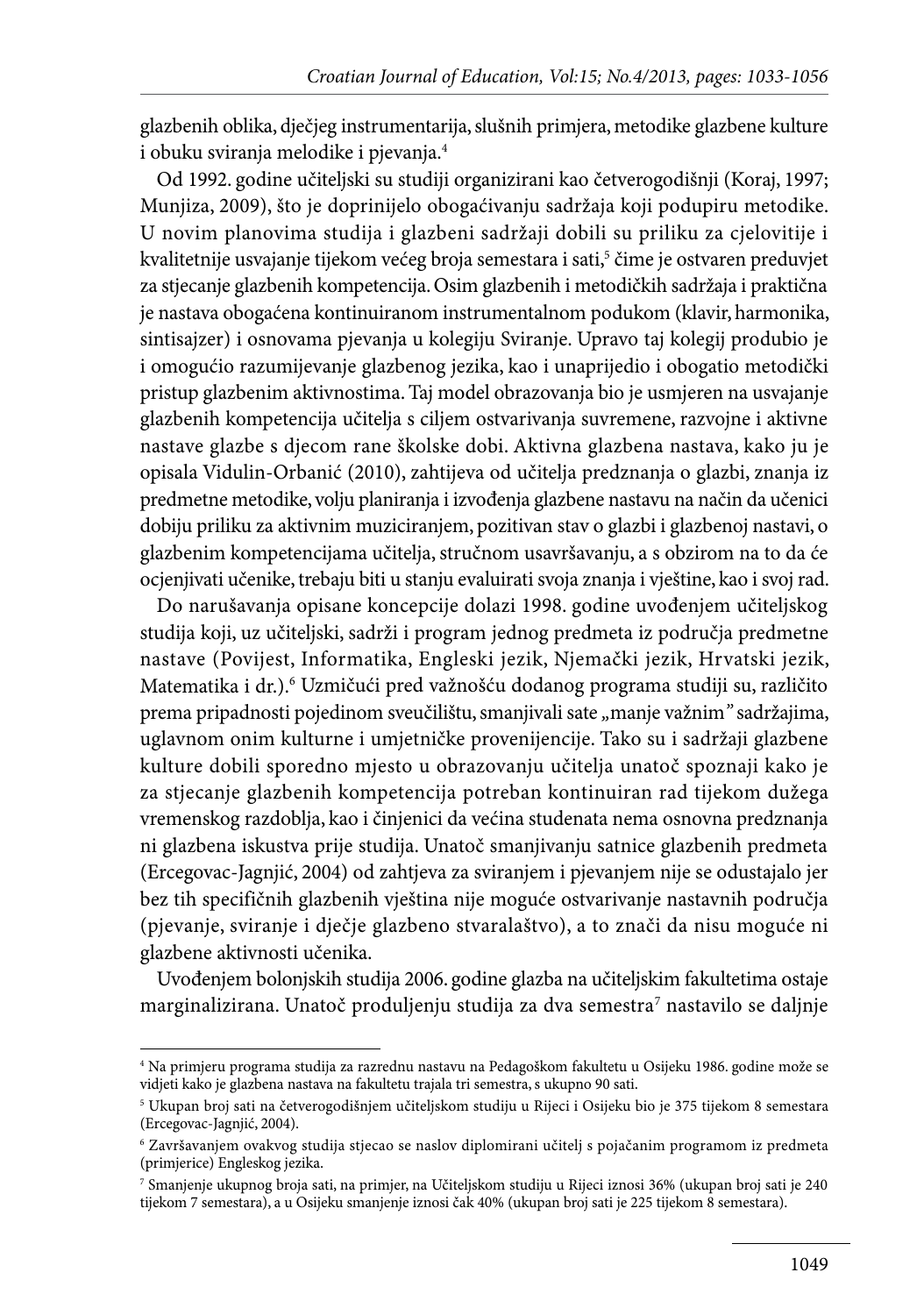smanjivanje ukupnog broja sati nastave glazbenih predmeta, posebno metodičkih i praktičnih glazbenih aktivnosti koje se trebaju provoditi u školi. Kolegiji su diskontinuirani, siromašna je i upitna ponuda izbornih predmeta iz područja glazbe, a sve pod izlikom kako će cjeloživotno obrazovanje nadomjestiti nedostatke studijskog obrazovanja. Kakva je kvaliteta glazbenih kompetencija koje stječu studenti današnjih, bolonjskih studija, moći će se proučavati tek za desetak godina, kada prve generacije njihovih učenika završe niže razrede osnovne škole.

Za sada je moguće istraživati kakve su glazbene kompetencije učitelja koji su studirali u jednom od spomenutih programa studija i koji čimbenici na njih utječu. Opći cilj ovog istraživanja je istražiti povećavaju li se s radnim iskustvom glazbene kompetencije učitelja razredne nastave s ciljem ukazivanja na nužnost kvalitetnog glazbenog obrazovanja tijekom studija koje treba omogućiti stjecanje glazbenih kompetencija kao preduvjeta kvalitetne glazbene nastave i stvoriti temelje za usavršavanje putem različitih oblika cjeloživotnog obrazovanja.

### **Metodologija istraživanja**

Ispitivanjem nastavnika razredne nastave koji podučavaju glazbu u mlađim razredima osnovne škole željelo se utvrditi trenutno stanje u praksi i omogućiti povratna informacija o kompetencijama koje učitelji imaju ili im nedostaju u odnosu na one kojima su podučavani tijekom studija. Radi se, zapravo, o indirektnoj validaciji (uče li ono što im treba u nastavnoj praksi) i evaluaciji dijela studijskih programa za nastavu glazbe, što bi trebalo omogućiti povratne praktične i programske implikacije na nastavu glazbe u obrazovanju učitelja.

*Ciljevi* ovog istraživanja su:

- 1) deskripcija elemenata glazbenih kompetencija učitelja:
	- a) znanja iz područja metodike glazbene kulture
	- b) primjene glazbeno-metodičkih znanja u nastavi
	- c) samoprocjene sposobnosti, stečenih znanja, vještina i rada
	- d) stavova učitelja o glazbenoj nastavi, kompetencijama i stručnom usavršavanju u području glazbene kulture
- 2) utvrđivanje povezanosti između rezultata elemenata glazbenih kompetencija učitelja
- 3) utvrđivanje značajnosti razlika elemenata glazbenih kompetencija u odnosu na radni staž, mjesto studiranja, mjesto rada (županiju) i stručnu spremu.

U odnosu na te ciljeve provedeno je eksplorativno istraživanje s namjerom istraživanja tema koje do sada nisu bile predmet empirijske provjere u našoj sredini.

*Uzorak.* Ispitanici su učitelji razredne nastave (N=405) među kojima je bilo 393 učiteljice i 12 učitelja koji izvode nastavu Glazbene kulture u prva tri razreda osnovne škole u Vukovarsko-srijemskoj (N=171; 58%) i Brodsko-posavskoj županiji (N=234; 42%). S obzirom na mali udio učitelja muškog spola, njihovi rezultati nisu izdvojeni u posebnu skupinu. Raspon godina radnog iskustva je od početnika s mjesec dana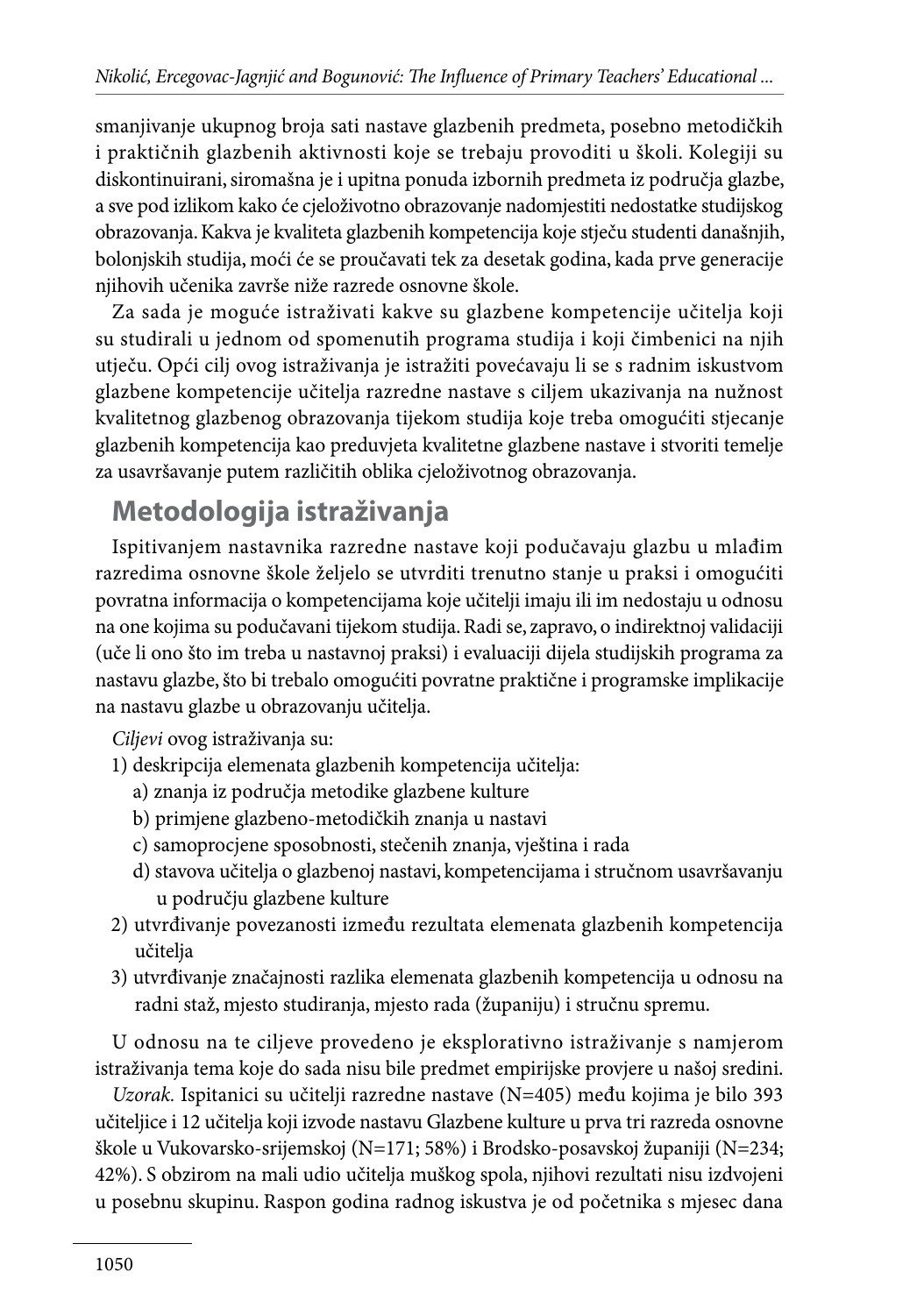radnog staža (u istraživanju označeno kao 0 godina) do 45 godina. (Tablica 1.) Visoku stručnu spremu ima 208 (51%) ispitanika, a višu stručnu spremu ima 197 (49%) ispitanika.

Tablica 1.

Učitelji su završili učiteljske studije u Hrvatskoj (N=369; 91%), Bosni i Hercegovini (N=21; 5%) i u Srbiji (N=15; 4%). Za usporedbu glazbenih kompetencija učitelja prema mjestu studiranja, izdvojeni su rezultati ispitanika s dva sveučilišta u Hrvatskoj, u Zagrebu (N=111; 27%) i u Osijeku (N=250; 62%) jer je broj ispitanika s ostalih sveučilišta bio premalen za analizu.

Ispitivane *varijable* se odnose na:

- *opće varijable*: radni staž, županiju u kojoj rade, stručnu sprema, mjesto studiranja i spol
- *varijable kompetencija* podijeljene u dvije grupe:
	- a) znanja iz metodike glazbene kulture i praktične primjene tih znanja
	- b) samoprocjene i stavovi o kompetencijama.

*Mjerni instrument.* Za potrebe ovog istraživanja konstruiran je upitnik s pet pitanja koja se odnose na opće varijable o godinama staža, stručnoj spremi, spolu, županiji u kojoj rade i mjestu studiranja, te 33 tvrdnje za koje su ispitanici imali ponuđenu Likertovu skalu slaganja od pet stupnjeva (od 1 za uopće se ne slažem do 5 za potpuno se slažem). U tvrdnjama: 7., 15., 19., 21., 31. i 34. pokušalo se izbjeći društveno poželjne odgovore i odgovore koji bi navodili ispitanika prema točnom odgovoru; stoga je bodovanje obrnuto. Šira verzija upitnika sadržavala je 47 tvrdnji, a izračunom diskriminativnosti pitanja odbačeno je 14 tvrdnji koje su imale slabiji koeficijent diskriminativnosti (α<0,800). Upitnik je imao dobru internu konzistenciju, ukupni koeficijent Cronbachove alfe iznosi 0,818.

Zadržane 33 tvrdnje grupirane su logičkom analizom:

- 1) znanja iz metodike glazbene kulture (tvrdnje 7., 10., 18., 19., 21., 22., 25., 27., 34.)
- 2) primjena znanja iz metodike glazbene kulture u radu (tvrdnje 14., 16., 17., 23., 28., 29., 30., 36.)
- 3) samoprocjena rada, sposobnosti, stečenih znanja i vještina (tvrdnje 6., 12., 13., 15., 20., 24., 26., 37., 38.)
- 4) stavovi o nastavi, stručnom usavršavanju i kompetencijama (tvrdnje 8., 9., 11., 31., 32., 33., 35.).

*Postupak istraživanja.* Istraživanje je provedeno na stručnim skupovima Vukovarskosrijemske i Brodsko-posavske županije za učitelje razredne nastave u organizaciji Agencije za odgoj i obrazovanje koji su održani u Vukovaru (28. 06. 2010.), Slavonskom Brodu (01. 07. 2010.), Vinkovcima (26. 08. 2010.) i Starom Petrovom Selu (31. 08. 2010.) Sudionicima skupa podijeljeni su upitnici i objašnjena je svrha istraživanja. Učitelji su zamoljeni da ispune anonimne upitnike prije početka skupa. Popunjavanje je trajalo dvadesetak minuta, a istraživači su bili prisutni i pomagali prilikom ispunjavanja.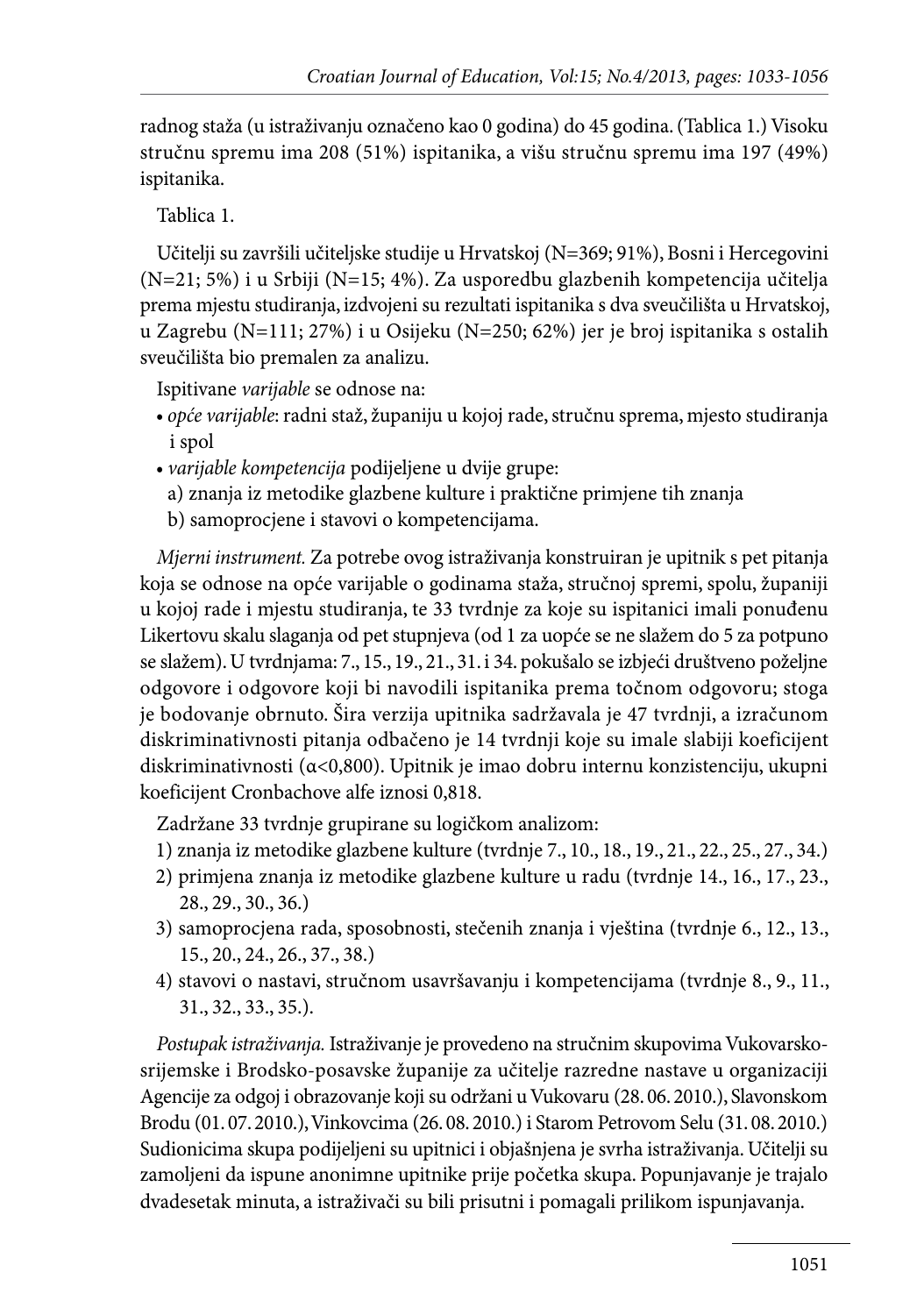*Obrada podataka*. U istraživanju su korišteni sljedeći postupci: deskriptivna analiza, korelacijska analiza, analiza varijance i diskriminativna analiza.

### **Rezultati i interpretacija**

*Deskripcija elemenata glazbenih kompetencija učitelja.* Ispitivanjem znanja i primjene u nastavi utvrđeno je kolika su znanja učitelja koji u razrednoj nastavi izvode i nastavu Glazbene kulture.

Testiranjem je utvrđeno kako učitelji znaju (Tablica 2.) da je proces slušanja temelj svake glazbene aktivnosti i imaju slobodu obrađivati pjesme koje nisu navedene u Nastavnom planu i programu. Učitelji su odgovorili kako su sva nastavna područja jednako važna (95,8%), ali su pokazali nedosljednost jer se njih 79,2% složilo s tvrdnjom kako je pjevanje najvažnije nastavno područje. Ispitanici se slažu kako bi se glazbene sposobnosti učenika trebale provjeravati i prema njima planirati u nastavi Glazbene kulture. Unatoč slaganju s tvrdnjom kako jedan sat treba sadržavati više nastavnih područja zbog primjerenosti dobi djece (93,8%), 42,2% učitelja se složilo kako jedan školski sat Glazbene kulture treba obuhvatiti jedno nastavno područje. Nastavni plan je predmetu Glazbena kultura odredio jedan sat tjedno i u tom okviru je potrebno planirati nastavne sadržaje koji će biti u skladu s razvojnim stupnjem učenika, njihovim glazbenim sposobnostima i željama. Dobiveni rezultati pokazuju kako uz suvremena metodička znanja egzistiraju tradicionalni pogledi na organizaciju nastave koji su nastavu glazbe obilježili kao nastavu pjevanja.

### Tablica 2.

Testiranjem primjene metodičkih znanja (Tablica 3.) dobio se uvid u način izvođenja nastave Glazbene kulture. Ona se, najčešće, izvodi jednom tjedno kao cjeloviti školski sat (91%), a tek nekolicina učitelja se izjasnila kako izvode nastavu tri puta tjedno po 15 minuta. Nastavno područje sviranja provodi se na ritamskim udaraljkama (91%). 66% učitelja svake godine provjerava glazbene sposobnosti učenika. Učitelji (89%) tvrde kako osobno izvode demonstraciju pjesme, ali više od polovine učitelja pjevanje u razredu ne prati osobnim sviranjem na klavijaturnom instrumentu, pa možemo posumnjati u kvalitetu izvođenja nastavnog područja pjevanja jer pjevanje bez određene intonacije na instrumentu nije prihvatljivo u suvremenoj glazbenoj pedagogiji. Učitelji često koriste glazbu kao uvod ili motivaciju u nastavi nekog drugog predmeta (93%), ali sama nastava Glazbene kulture ne provodi se na razini koja bi bila prihvatljiva.

### Tablica 3.

Učitelji smatraju kako njihova metodička znanja udovoljavaju svim zahtjevima predmeta (Tablica 4.), dobro poznaju sadržaje predmetne metodike i u potpunosti su upoznati s Nastavnim planom i programom Glazbene kulture. Ispitanici su se izjasnili kako bez poteškoća uočavaju izražajne sastavnice skladbi iz programa slušanja i slušno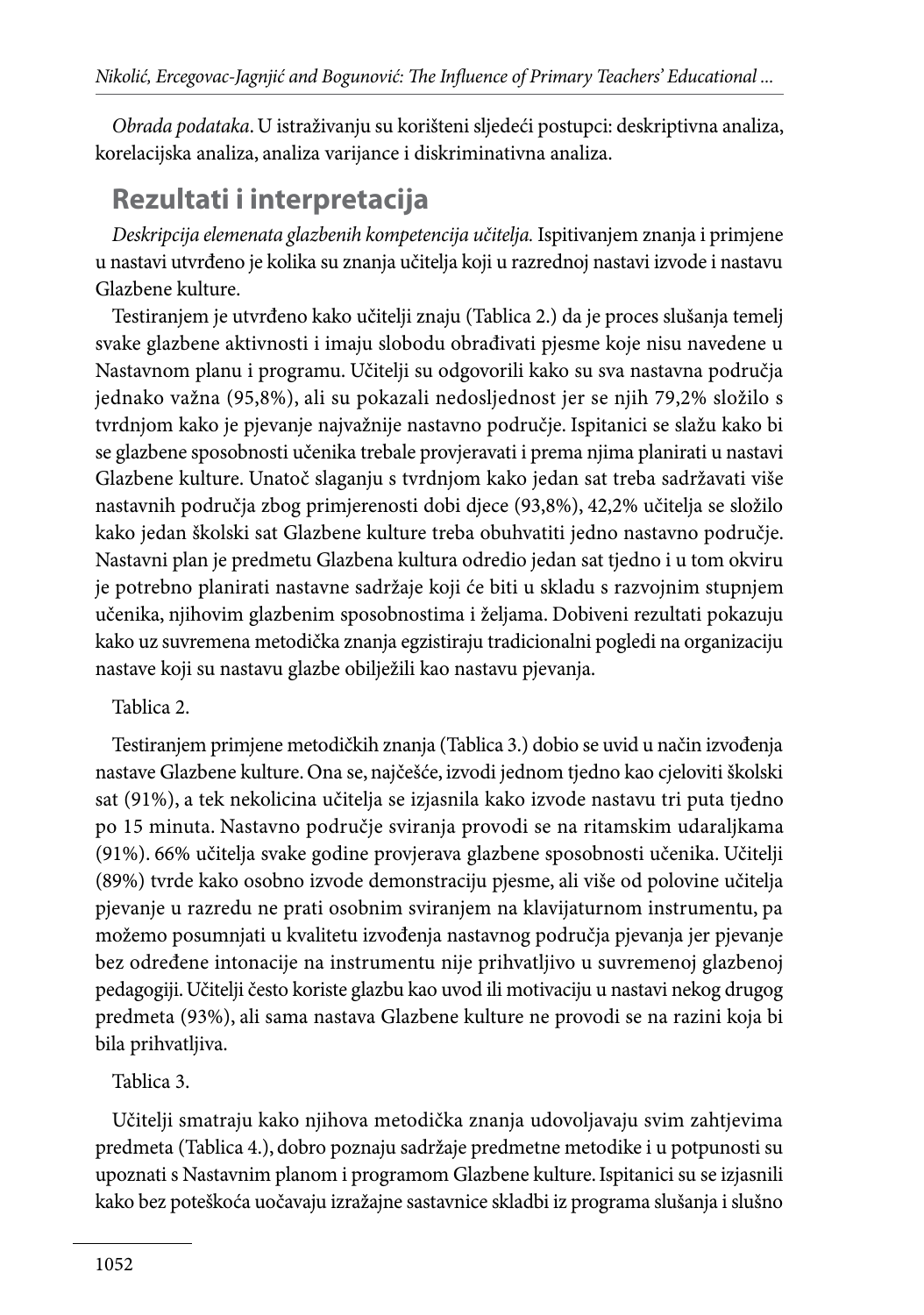poznaju skladbe te su u većini zadovoljni kvalitetom svoga rada u nastavi Glazbene kulture. Budući da u gotovo istoj mjeri tvrde kako su na studiju naučili dovoljno za rad u nastavi ali ih slabija naobrazba sprečava da se opuste i uživaju u glazbenoj nastavi, može se uočiti kako učitelji daju društveno poželjne odgovore.

### Tablica 4.

Tvrdnje kojima su istraživani stavovi učitelja o nastavi, stručnom usavršavanju i kompetencijama (Tablica 5.) pokazuju kako su učitelji zadovoljni Nastavnim planom Glazbene kulture i kako im je nastava tog predmeta jednako zahtjevna kao i drugi predmeti. Ispitanici drže da su učitelju u radu s djecom rane školske dobi potrebna zahtjevna znanja i sposobnosti. Učitelji (66,3%) su relativno zadovoljni svojim stručnim usavršavanjem u području glazbe, ali tek 22,1% ih je bilo zadovoljno ponudom stručnog usavršavanja u glazbi na skupovima, seminarima, radionicama i drugim oblicima. Na temelju toga moglo bi se zaključiti kako ispitanici nisu dosljedni u odgovorima ili su kritičniji prema struci nego prema sebi osobno.

#### Tablica 5.

Kako se 83,2% učitelja u manjoj ili većoj mjeri smatra glazbeno kompetentnom osobom, htjelo se utvrditi ima li stav o glazbenim kompetencijama utemeljenje u znanjima ili primjeni znanja iz metodike glazbene kulture. Analizirano je slaganje s tvrdnjom: *"*Smatram se glazbeno kompetentnom osobom.*"*, a koeficijent Pearsonove linearne korelacije pokazao je kako učitelji glazbene kompetencije više vežu uz primjenu znanja (r=0,484, p<0,01) iz metodike glazbene kulture u nastavi nego uz sama znanja (r=0,204, p<0,01). Takav rezultat pokazuje kako učitelji glazbene kompetencije vežu uz kontekst nastavne prakse. Kako ukupan rezultat pokazuje veća znanja nego što je kvaliteta praktičnog rada, zaključujemo da su učitelji skloni precjenjivati svoje glazbene kompetencije.

Kako bi se utvrdile glazbene kompetencije učitelja u cijelosti, bilo bi potrebno provesti slušno testiranje poznavanja i analize skladbi iz programa za slušanje, kao i ispit znanja s konkretnim zadacima iz teorije glazbe, glazbenih oblika, pjevanja, sviranja i metodike glazbene kulture. Takvo istraživanje je vrlo složeno, opsežno i zahtjevno za istraživača, tim više što je učitelje i ravnatelje škola teško dobiti za suradnju tog tipa.

U Tablici 7. prikazani su zbirni rezultati slaganja s tvrdnjama grupiranim u varijable. Histogrami su pokazali normalnu raspodjelu u varijablama *Znanja iz metodike glazbene kulture, Primjena znanja iz metodike glazbene kulture, Samoprocjena rada, sposobnosti, stečenih znanja i vještina* i *Stavovi o nastavi, stručnom usavršavanju i kompetencijama*.

### Tablica 7.

Iz pregleda Tablice 7. vidljivo je kako su učitelji manje skloni odgovoriti na pitanja koja testiraju znanja iz metodike glazbene kulture unatoč anonimnosti upitnika. Može se pretpostaviti kako bi taj rezultat bio niži porastom frekvencije iskrenih odgovora.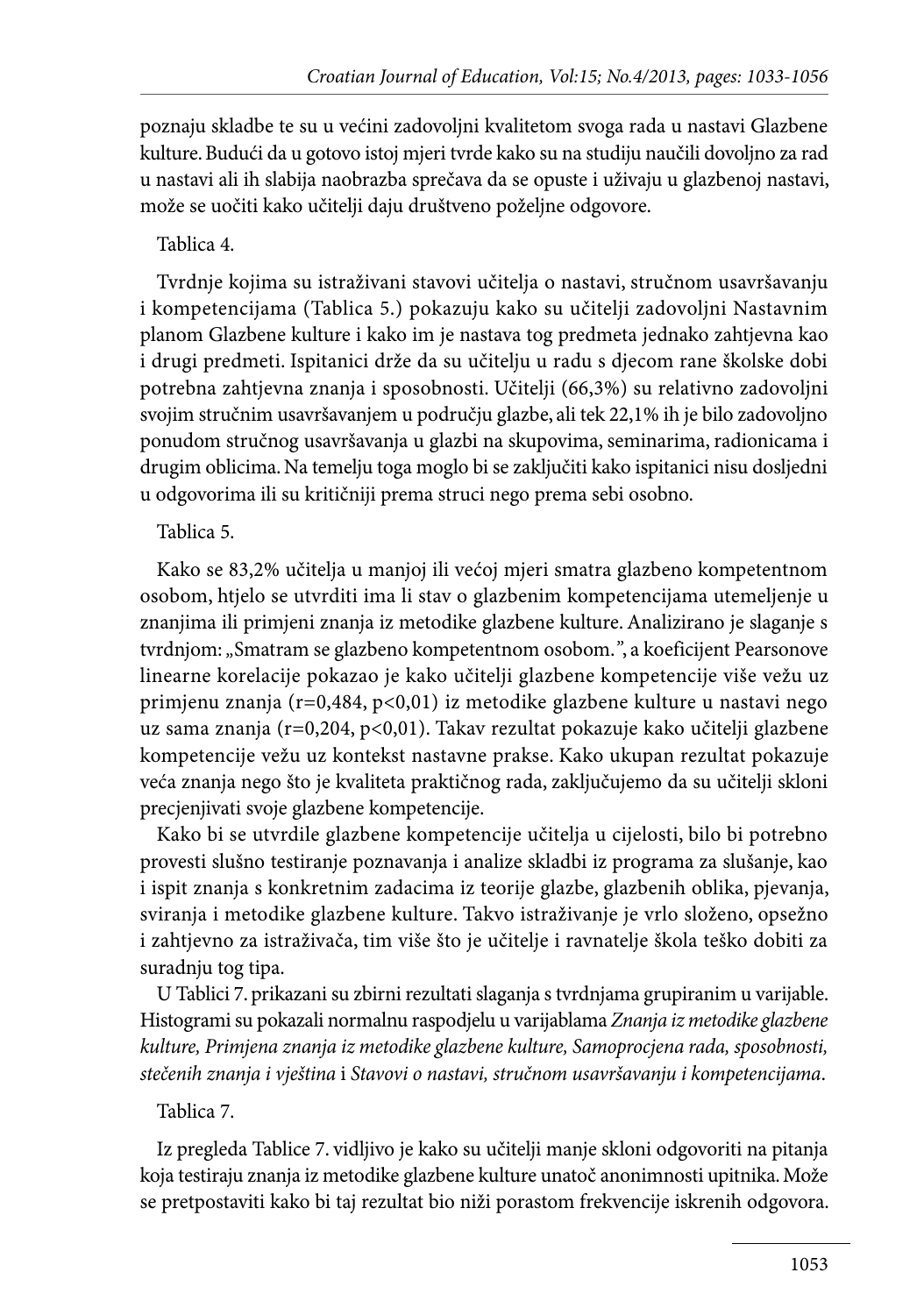Rezultat Samoprocjene je najviši, čime se ona opet ističe više nego što pokazuju ostale varijable.

*Korelacija između varijabli kompetencija.* Veze između varijabli izražene su s pomoću koeficijenta Pearsonove linearne korelacije (Tablica 8.). Sve korelacije iz elemenata glazbenih kompetencija su pozitivne i značajne (r= od 0,32 do 0,58, p<0,01).

#### Tablica 8.

Pearsonov koeficijent korelacije između *Znanja iz metodike glazbene kulture i Primjene tih znanja u nastavi* pokazao je nižu korelaciju (Mužić, 1973). Dakle, postoji srazmjer između mjere znanja i mjere primjene znanja u nastavi glazbe.

Stavovi prema nastavi, stručnom usavršavanju i kompetencijama u nižoj su korelaciji sa *Znanjima*, ali zato u umjerenoj korelaciji s *Primjenom metodičkih znanja i Samoprocjenom učitelja.* Možemo zaključiti kako učitelji koji imaju pozitivne stavove prema nastavi Glazbene kuture, glazbenim kompetencijama i usavršavanju imaju višu razinu znanja i više primjenjuju adekvatne metodičke postupke. Najveća korelacija između *Stavova i Samoprocjene* dovodi u vezu pozitivne stavove o glazbenoj nastavi, zahtjevnosti razine glazbenih kompetencija učitelja i potrebu za stručnim usavršavanjem sa samoprocjenom sposobnosti, stečenih znanja, vještina i rada u nastavi glazbe. Onaj učitelj koji visoko vrednuje svoje glazbene kompetencije ima pozitivne stavove o glazbenoj nastavi i potrebi stalnog usavršavanja ili učitelji koji imaju pozitivne stavove o glazbenoj nastavi, kompetencijama i stalnom usavršavanju teže za učenjem i usavršavanjem, pa samoprocjena pokazuje višu razinu, što ostaje za buduća istraživanja.

Niži koeficijent korelacije između *Samoprocjene učitelja i Znanja* te umjereni koeficijent korelacije između *Samoprocjene i Primjene metodičkih znanja* navodi nas na zaključak da je viša samoprocjena povezana s višom razinom znanja i još više s primjenom metodičkih znanja u nastavi, pa možemo zaključiti da učitelji koji visoko vrednuju svoje glazbene kompetencije više primjenjuju adekvatna metodička znanja u nastavi Glazbene kulture, a veza samoprocjene s mjerom znanja potvrđuje kako se učitelji relativno dobro procjenjuju.

*Usporedba rezulata općih varijabli*. Jednofaktorskom analizom varijance (ANOVA) istražena je značajnost utjecaja općih varijabli: stručna sprema, godine staža, mjesto rada i mjesto studiranja u odnosu na glazbene kompetencije učitelja.

Rezultati u odnosu na stručnu spremu (Tablica 9.) pokazuju kako ispitnici s visokom stručnom spremom imaju dosljedno i statistički značajno više rezultate u *Znanjima, Primjeni znanja i Samoprocjeni* u odnosu na ispitanike s višom stručnom spremom. To znači da je veći broj semestara studija omogućio duži vremenski period za usvajanje glazbenih kompetencija, odnosno da je veći broj sati u planu studija omogućio kontinuitet u usvajanju i produbljivanje glazbenih i metodičkih znanja. Stavovi učitelja ne razlikuju se u odnosu na razinu stručne spreme.

Tablica 9.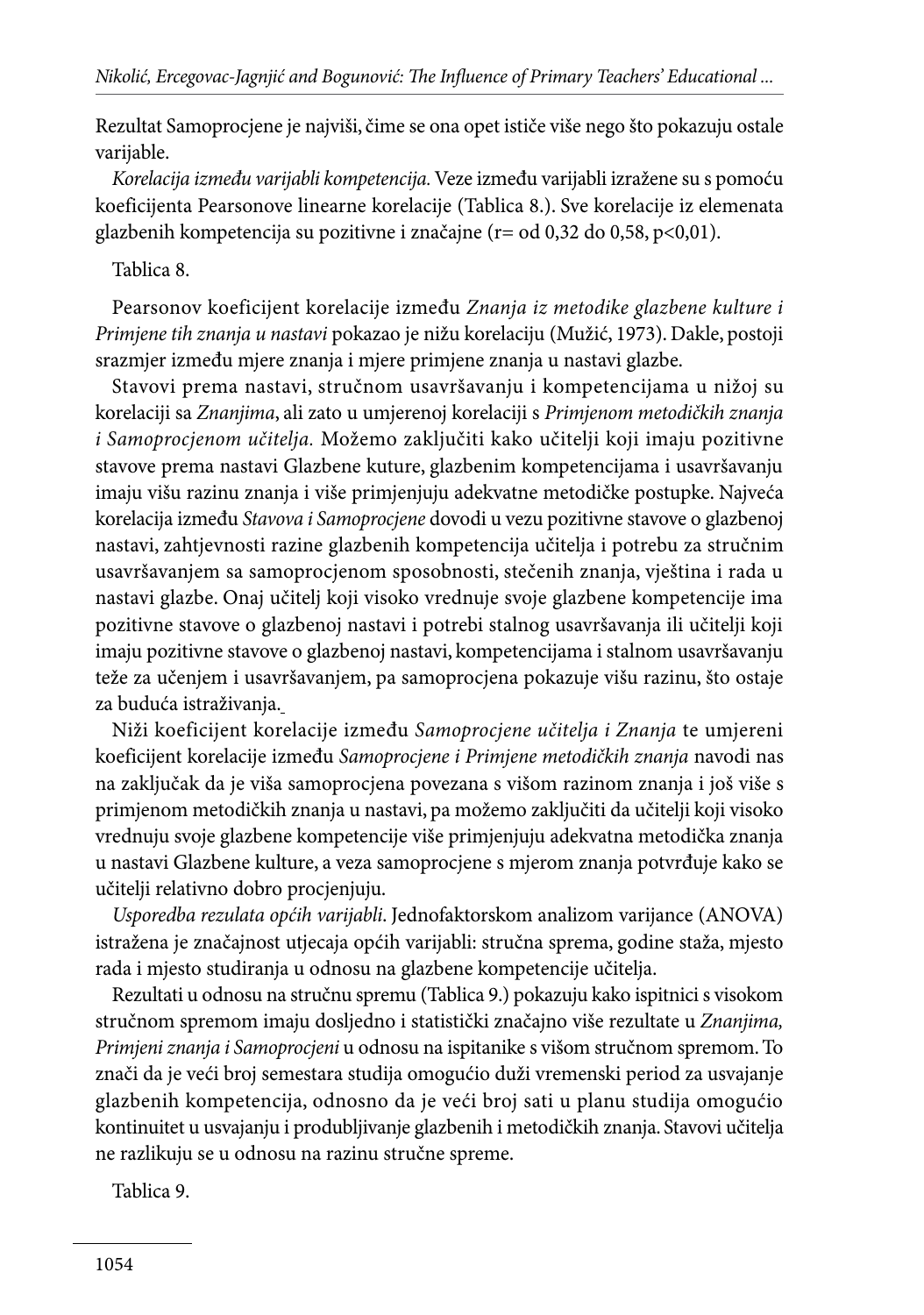Rezultati analize varijance u odnosu na radni staž prikazani su u Tablici 10. Ispitanici su podijeljeni na one do 21 godine radnog staža i one koji imaju 22 godine i više radnoga staža. Izračunata je statistički značajna razlika u metodičkim znanjima i primjeni tih znanja u nastavi, kao i u samoprocjeni učitelja, dok se stavovi učitelja ne razlikuju u odnosu na radni staž. Zaključujemo kako se s godinama staža glazbene kompetencije neće povećati nego će opadati, i da stručno usavršavanje nije doprinijelo povećavanju glazbenih kompetencija učitelja.

#### Tablica 10.

Ne postoji statistički značajna razlika u glazbenim kompetencijama učitelja u odnosu na mjesto rada (Znanja F=3,815; df=1; p=0,052; Primjena znanja F=1,323; df=1; p=0,251; Samoprocjena F=0,001; df=1; p=0,97; Stavovi F=0,975; df=1; p=0,324). Možemo zaključiti kako županija u kojoj učitelj radi neće biti značajan faktor glazbenih kompetencija, a slijedom toga i kako se glazbena nastava bitno ne razlikuje.

Postojanje razlika u glazbenim kompetencijama u odnosu na mjesto studiranja u kojem su učitelji stručno obrazovani analizirali smo u odnosu na sveučilišta u Osijeku i Zagrebu, s obzirom na to da je najveći broj ispitanika diplomirao upravo na ta dva sveučilišta. Nema statistički značajne razlike rezultata *Znanja iz metodike glazbene kulture* (F=1,412; df=1; p=0,236) i *Primjene tih znanja* (F=1,186; df=1; p=0,277), ali bivši studenti osječkog sveučilišta pokazali su statistički značajno više rezultate u *Samoprocjeni* (F=6,611; df=1; p=0,011) i *Stavovima* (F=3,988; df=1; p=0,047). Zaključujemo kako učitelji koji su studirali na osječkom sveučilištu više vrednuju svoja stečena znanja, vještine, sposobnosti i svoj rad u nastavi glazbe, premda se u rezultatima ispitivanja Znanja i Primjene ne vidi razlika u odnosu na zagrebačko sveučiliše, ali pozitivniji stavovi prema glazbenoj nastavi, usavršavanju i glazbenim kompetencijama pokazuju veću spremnost na usavršavanje kako bi se nastava učinila kvalitetnijom.

### **Završno razmatranje**

Učitelji razredne nastave nisu glazbenici obrazovani u paralelnom glazbenom obrazovnom sustavu, ali su ipak svojevrsni glazbeni profesionalci. Razine glazbenih znanja koje su potrebne za izvođenje kvalitetne glazbene nastave u mlađim razredima osnovne škole nisu toliko visoke koliko su važna znanja iz metodike glazbene kulture, kao i vještine pjevanja i sviranja.

Obrazovanje učitelja u glazbi nije samo glazbena poduka i obuka nego i oblikovanje stavova budućih učitelja o glazbi, glazbenom obrazovanju djece, glazbenoj nastavi, kompetencijama učitelja i cjeloživotnom obrazovanju koje se treba oslanjati na čvrste stručne, glazbene i metodičke temelje. Istraživanje je pokazalo kako se stavovi učitelja o glazbenoj nastavi, stručnom usavršavanju u glazbi i glazbenim kompetencijama bitno ne razlikuju prema razini stručne spreme. Stavovi su teško promjenjivi i ovaj rezultat pokazuje kako dvije godine dulji studij na njih nije značajnije utjecao. Kako stavovi